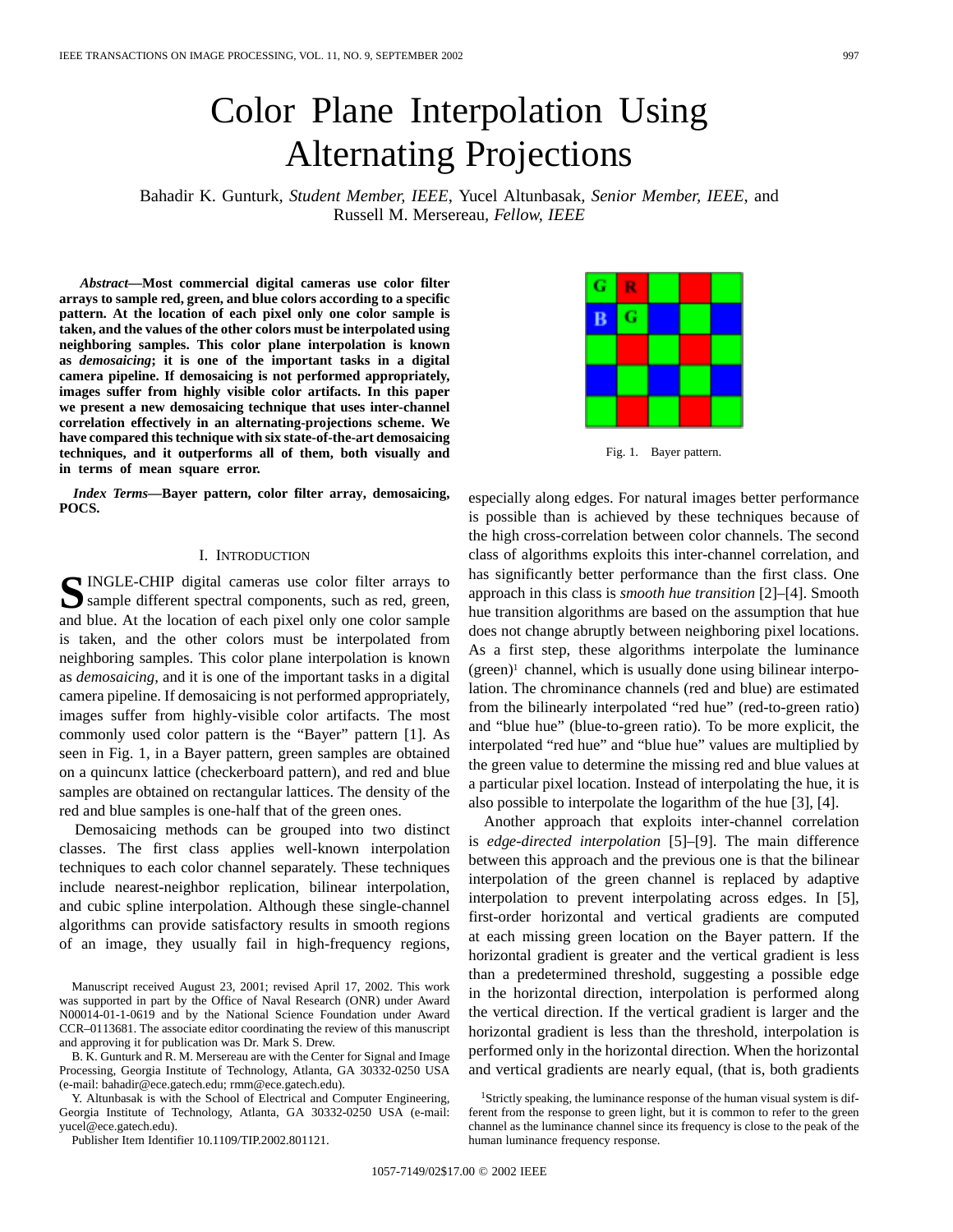

Fig. 2. Images used in the experiments. (These images are referred as *Image 1* to *Image 20* in the paper, enumerated from left-to-right, and top-to-bottom.).

|          | Red/Green Corr. Coef. |        |        |        | Blue/Green Corr. Coef. |        |        |           |  |
|----------|-----------------------|--------|--------|--------|------------------------|--------|--------|-----------|--|
| Image no | LL                    | LH     | HL.    | HH     | LL.                    | LH     | HL     | <b>HH</b> |  |
|          | 0.8376                | 0.9959 | 0.9903 | 0.9866 | 0.9911                 | 0.9970 | 0.9940 | 0.9838    |  |
| 2        | 0.4792                | 0.9275 | 0.9346 | 0.9414 | 0.9723                 | 0.9891 | 0.9889 | 0.9431    |  |
| 3        | 0.8854                | 0.9275 | 0.9899 | 0.9822 | 0.8917                 | 0.9754 | 0.9856 | 0.9682    |  |
| 4        | 0.9765                | 0.9963 | 0.9926 | 0.9794 | 0.9924                 | 0.9917 | 0.9810 | 0.9605    |  |
| 5        | 0.8234                | 0.9789 | 0.9800 | 0.9483 | 0.9045                 | 0.9717 | 0.9761 | 0.9391    |  |
| 6        | 0.9629                | 0.9947 | 0.9937 | 0.9822 | 0.9725                 | 0.9932 | 0.9931 | 0.9770    |  |
| 7        | 0.9462                | 0.9906 | 0.9861 | 0.9404 | 0.8464                 | 0.9834 | 0.9776 | 0.9252    |  |
| 8        | 0.9540                | 0.9867 | 0.9841 | 0.9458 | 0.9698                 | 0.9807 | 0.9706 | 0.9224    |  |
| 9        | 0.8083                | 0.9863 | 0.9870 | 0.9768 | 0.9730                 | 0.9942 | 0.9933 | 0.9765    |  |
| 10       | 0.9112                | 0.9899 | 0.9759 | 0.9316 | 0.9670                 | 0.9878 | 0.9784 | 0.9120    |  |
| 11       | 0.9793                | 0.9968 | 0.9953 | 0.9932 | 0.9603                 | 0.9895 | 0.9854 | 0.9805    |  |
| 12       | 0.8595                | 0.9548 | 0.9445 | 0.9421 | 0.9882                 | 0.9809 | 0.9841 | 0.9506    |  |
| 13       | 0.9838                | 0.9962 | 0.9895 | 0.9599 | 0.9492                 | 0.9943 | 0.9853 | 0.9471    |  |
| 14       | 0.9852                | 0.9864 | 0.9831 | 0.9519 | 0.9778                 | 0.9811 | 0.9784 | 0.9418    |  |
| 15       | 0.9120                | 0.9832 | 0.9812 | 0.9771 | 0.8113                 | 0.9746 | 0.9630 | 0.9700    |  |
| 16       | 0.9652                | 0.9951 | 0.9911 | 0.9562 | 0.9078                 | 0.9923 | 0.9919 | 0.9578    |  |
| 17       | 0.9956                | 0.9873 | 0.9913 | 0.9588 | 0.9767                 | 0.9594 | 0.9773 | 0.9177    |  |
| 18       | 0.8850                | 0.9926 | 0.9901 | 0.9771 | 0.9094                 | 0.9871 | 0.9838 | 0.9614    |  |
| 19       | 0.8660                | 0.9542 | 0.9448 | 0.9352 | 0.8698                 | 0.9693 | 0.9737 | 0.9598    |  |
| 20       | 0.9765                | 0.9809 | 0.9741 | 0.9460 | 0.9654                 | 0.9696 | 0.9629 | 0.9259    |  |

TABLE I INTER-CHANNEL CORRELATION IN DIFFERENT SUBBANDS

are less than or greater than the threshold), the green value is obtained by averaging its four neighbors. Interpolation of the red and blue channels can be done by either interpolating color ratios (as in smooth hue transition) or by interpolating the color differences instead of the color ratios.

A different version of this approach was proposed by Laroche and Prescott [6]. There the chrominance channels are used instead of the luminance channel to determine the gradients. In order to determine the horizontal and vertical gradients at a blue (red) sample, second-order derivatives of blue (red) values are computed in the corresponding direction. The red and blue channels are interpolated as for the smooth hue transition approach, but this time the color differences are interpolated instead of the color ratios.

Instead of interpolating color differences or color ratios, it is also possible to use the inter-channel correlation as a correction term in the interpolation [7]–[9]. In [9], Hamilton and Adams used second-order derivatives of the chrominance samples as correction terms in the green channel interpolation. To determine the gradient at a blue (red) sample location, the second-order derivative of blue (red) pixels values are added to the first-order derivative of the green values. The second-order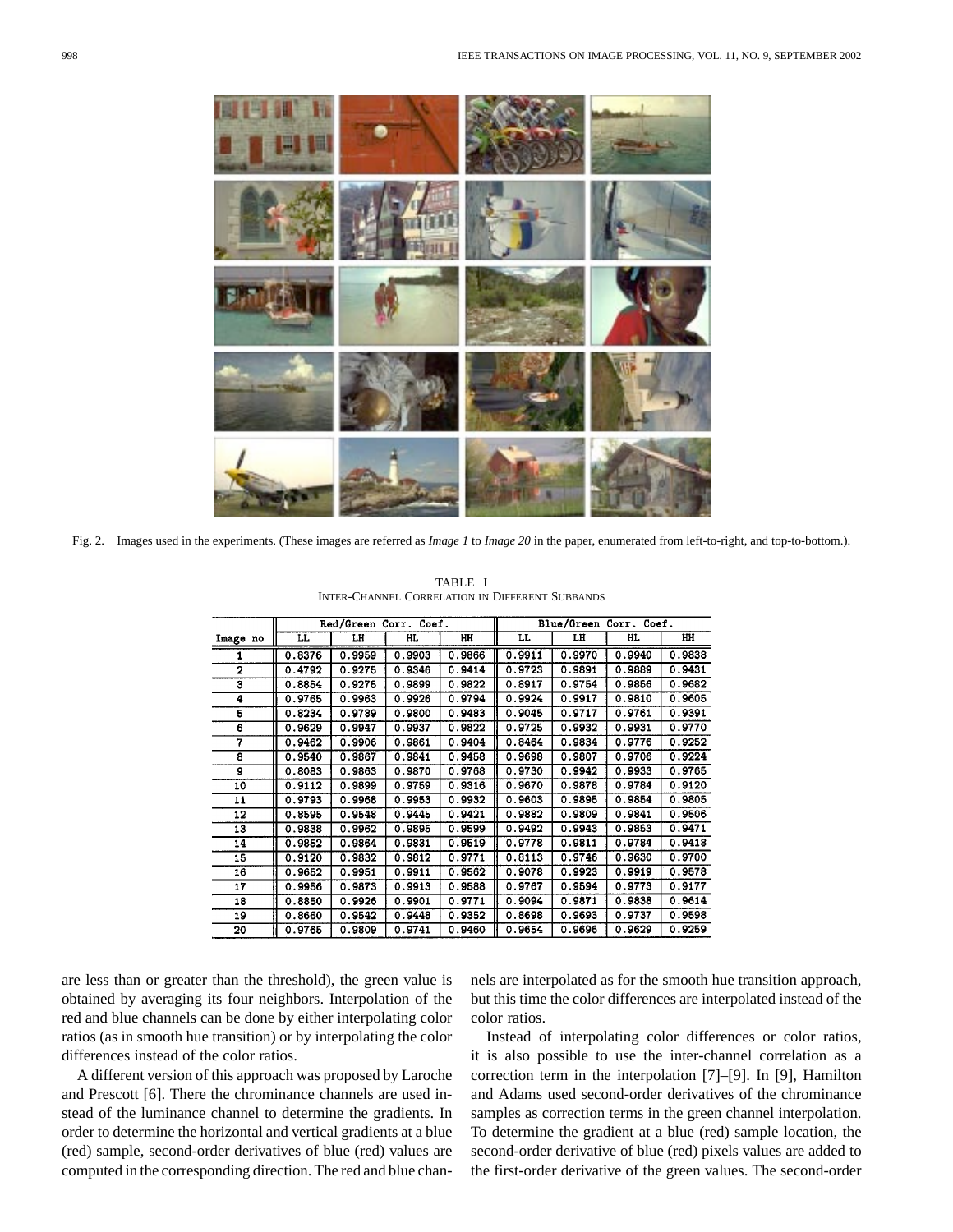derivative of the blue (red) pixels is also added to the average of the green values in the minimum gradient direction. The red and blue channels are interpolated similarly with second-order green derivatives used as the correction terms.

Kimmel later combined the *smooth hue transition* and *edgedirected interpolation* approaches in an iterative scheme [10]. In his algorithm, first-order derivatives of the green channel information are used to compute edge indicators in eight possible directions. Hue values are interpolated using these edge indicators, and missing color intensities are determined according to the interpolated hues. The color channels are then updated iteratively to obey the color-ratio rule. He also proposed an inverse diffusion process to enhance the images further.

There are also more complicated demosaicing approaches. In [11], Chang *et al.* applied interpolation using a threshold-based variable number of gradients. In that approach, a set of gradients is computed in the  $5 \times 5$  neighborhood of the pixel under consideration. A threshold is determined for those gradients, and the missing value is computed using the pixels corresponding to the gradients that pass the threshold. A similar algorithm was proposed in [12], where the green channel is used to determine the *pattern* at a particular pixel, and then a missing red (blue) pixel value is estimated as a weighted average of the neighboring pixels according to the pattern. In addition, there are pattern recognition [13], restoration-based [14]–[16], and sampling theory point of view [17], [18] approaches.

In this paper, we present a very effective means of using inter-channel correlation in demosaicing. The algorithm defines constraint sets based on the observed color samples and prior knowledge about the correlation between the channels. It reconstructs the color channels by projecting the initial estimates onto these constraint sets. We have compared our algorithm with the various other techniques that we have outlined above, and it outperforms them both visually and in terms of its mean square error. Section II presents the motivation and details of this algorithm. Its experimental performance and comparisons with other techniques are given in Section III. A complexity analysis is provided in Section IV.

## II. DEMOSAICING USING ALTERNATING PROJECTIONS

There are two observations that are important for the demosaicing problem. The first is that for natural images there is a high correlation between the red, green, and blue channels. All three channels are very likely to have the same texture and edge locations. The second observation is that digital cameras use a color filter array (CFA) in which the luminance (green) channel is sampled at a higher rate than the chrominance (red and blue) channels. Therefore, the green channel is less likely to be aliased, and details are preserved better in the green channel than in the red and blue channels. In demosaicing, it is the interpolation of the red and blue channels that is the limiting factor in performance. Color artifacts, which become severe in high-frequency regions such as edges, are caused primarily by aliasing in the red and blue channels. Although this fact is acknowledged by the authors of most demosaicing



Fig. 3. CFA sampling of the images. (a) Frequency support of an image. (b) Spectrum of the sampled green channel. (c) Spectrum of the sampled red and blue channels.

algorithms, inter-channel correlation has not been used effectively to retrieve the aliased high-frequency information in the red and blue channels. This paper proposes a new demosaicing algorithm that does remove aliasing in these channels using an alternating-projections scheme. It defines constraint sets using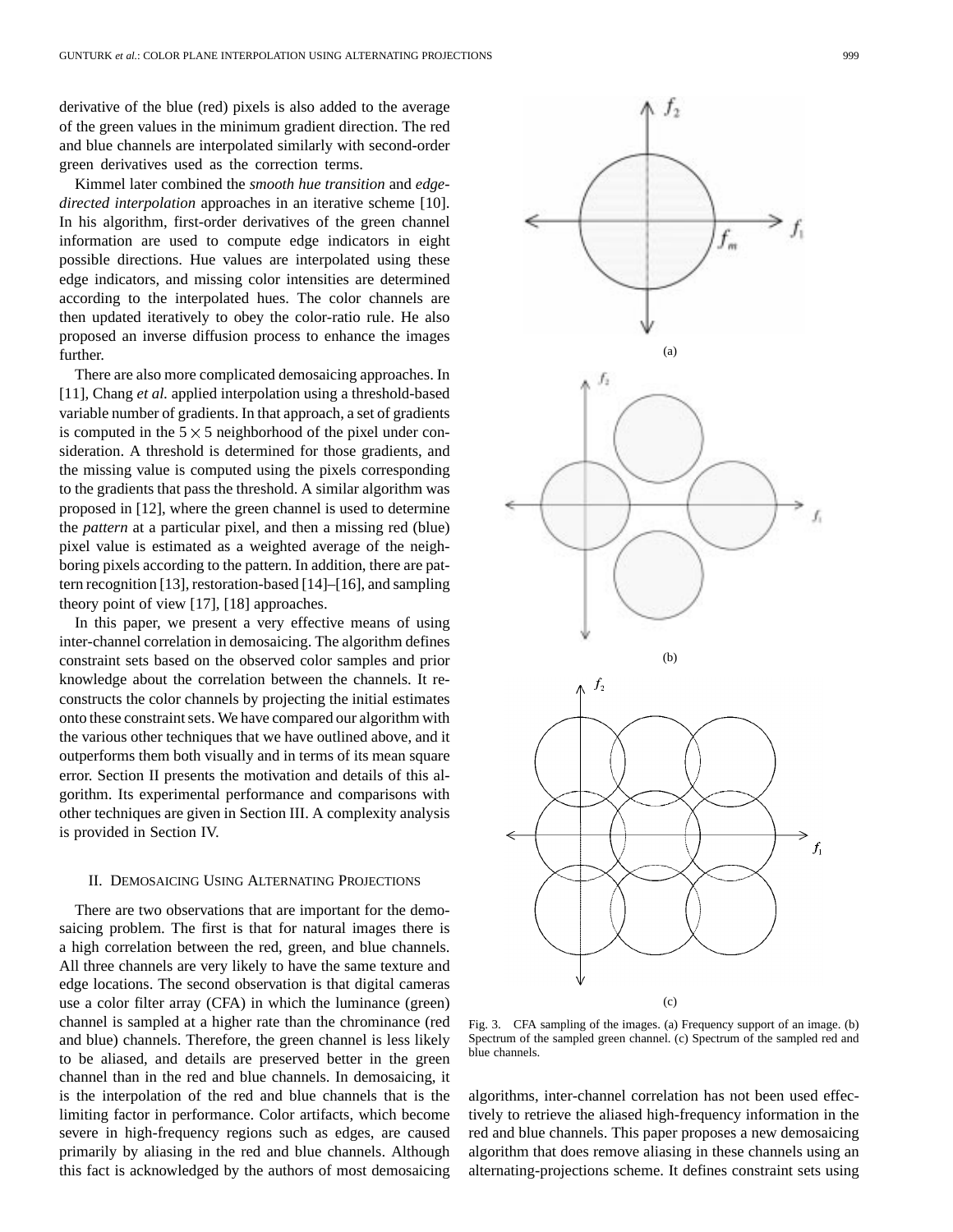Image Red channel Green channel Blue channel ĦН ĪН π  $\overline{H}$ π  $\overline{\overline{\mathbf{H}}}$ нL HH τī LH НĹ  $\overline{\mathbf{L}}$ no  $0.3052$  $0.6416$  $0.8078$  $0.3012$ 0.9789  $0.5956$  $0.5266$  $0.9721$  $0.5936$  $0.3029$ 0.9979  $0.8968$ ī  $\overline{\mathbf{2}}$ 0.9923 0.7130 0.5974  $0.2597$  $0.9982$  $0.8763$  $0.8496$  $0.3532$ 0.9871  $0.6752$ 0.6377  $0.2639$  $0.5537$  $0.3355$ 3  $0.9912$  $0.6094$  $0.6326$  $0.3393$  $0.9983$  $0.8680$  $0.8497$  $0.3581$  $0.9893$  $0.6460$ 4  $0.9954$ 0.5888  $0.5994$  $0.3023$  $0.9993$  $0.9296$  $0.6762$ 0.3124  $0.9918$  $0.6196$  $0.5511$  $0.3023$  $0.6962$  $0.8751$  $0.9969$  $0.6776$  $0.2622$  $0.6999$  $0.2726$ 0.9993  $0.9185$  $0.3072$ 5 0.9973 0.6928  $0.2844$  $\overline{\epsilon}$ 0.9850  $0.5750$  $0.5722$  $0.2827$  $0.9986$  $0.7953$ 0.8936  $0.2528$ 0.9807  $0.6009$  $0.5391$  $0.9993$  $0.2509$ 0.9940  $0.6285$  $0.2502$  $0.2510$  $0.9008$ 0.8692 0.6814 7 0.9960 0.6649 0.6641 0.2838 ड 0.9965 0.6663 0.6808  $0.2938$  $0.9994$  $0.9006$ 0.8397  $0.3205$  $0.9945$  $0.6807$  $0.6228$  $0.9932$  $0.5745$  $0.2923$  $0.8831$  $0.8059$  $0.3378$  $0.6206$  $\overline{a}$  $0.9915$ 0.6185 0.5991 0.2958  $0.9990$  $0.6223$ 0.2358  $10$ 0.9963  $0.6407$  $0.7349$  $0.2561$ 0.9997 0.9170 0.8235 0.2757 0.9970 0.6629 0.7177  $0.4999$  $0.3017$  $0.4017$ 0.9860 0.5727 11 0.9842 0.5547 0.5367 0.3013 0.9968 0.8826  $0.2715$  $\overline{12}$ 0.9986 0.6747  $0.6726$  $0.2847$ 0.9999 0.7869 0.9066  $0.3259$ 0.9987  $0.6691$  $0.5136$  $\overline{13}$  $0.9955$  $0.6243$  $0.7102$  $0.2694$ 0.9995 0.9431  $0.6533$  $0.3163$ 0.9944 0.6029 0.6623 0.2560  $14$ 0.9975  $0.6695$  $0.6711$ 0.2810  $0.9995$ 0.8598 0.8677 0.3545  $0.9972$ 0.6633  $0.5752$  $0.2806$ 0.9812 0.5872  $0.5363$ 0.2839 15 0.9932 0.5781 0.6146 0.2920 0.9972 0.8427 0.8111 0.3533  $\overline{16}$  $0.9924$  $0.6597$  $0.5801$ 0.2880 0.9989  $0.8950$ 0.8288 0.2445 0.9906  $0.6410$ 0.5602 0.2788

 $0.8261$ 

0.9156

0.8524

0.8750

0.8450

0.7558

 $0.8714$ 

0.8047

0.3070

 $0.3255$ 

0.3234

0.3658

0.9992

0.9933

0.9953

 $0.9915$ 

0.6944

 $0.6242$ 

 $0.6641$ 

 $0.6305$   $0.6041$ 

0.7254

 $0.6232$ 

0.5696

0.2756

 $0.2967$ 

0.2872

0.3254

TABLE II CORRELATION BETWEEN ORIGINAL IMAGES AND BILINEARLY INTERPOLATED OBSERVATIONS IN DIFFERENT SUBBANDS

both the inter-channel correlation and the observed data, and reconstructs the red and blue channels by projecting initial estimates onto these constraint sets.

 $0.6211$ 

 $0.6174$ 

0.7095

0.6468

0.7646

 $0.6133$ 

 $0.6023$ 

 $0.6387$ 

0.2976

 $0.2996$ 

 $0.2841$ 

 $0.2993$ 

0.9998

0.9987

 $0.9990$ 

0.9986

Section II-A quantifies the degree of cross-correlation between the color channels. Section II-B illustrates the aliasing that results from CFA sampling and motivates a detail-retrieving interpolation scheme. Section II-C derives the constraint sets used by the proposed demosaicing scheme. Section II-D presents the details of the implementation and Section II-E describes some extensions.

## *A. Inter-Channel Correlation*

 $17$ 

 $\overline{18}$ 

 $\overline{19}$ 

20

0.9989

 $0.9910$ 

0.9956

0.9935

In natural images the color channels are highly mutually correlated. Since all three channels are very likely to have the same edge content, we expect this inter-channel correlation to be even higher when it is measured between the high-frequency components. (The reason for investigating correlation in the high-frequency components will become evident in Section II-B.) In order to illustrate this we decomposed the three color channels of 20 natural images (Fig. 2) into subbands. We used two-dimensional separable filters constructed from a low-pass filter  $(h_0 = \begin{bmatrix} 1 & 2 & 1 \end{bmatrix}/4)$  and a high-pass filter  $(h_1 = \begin{bmatrix} 1 & -2 & 1 \end{bmatrix}/4$  to decompose each image into its four subbands: (LL) both rows and columns are low-pass filtered, (LH) rows are low-pass filtered, columns are high-pass filtered, (HL) rows are high-pass filtered, columns are low-pass filtered, (HH) both rows and columns are high-pass filtered. The inter-channel correlation coefficients for each of these four subbands was computed using the formula

$$
C_{x,y} = \frac{\sum\limits_{(n_1,n_2)} (x(n_1,n_2) - \mu_x) (y(n_1,n_2) - \mu_y)}{\sqrt{\sum\limits_{(n_1,n_2)} (x(n_1,n_2) - \mu_x)^2} \sqrt{\sum\limits_{(n_1,n_2)} (y(n_1,n_2) - \mu_y)^2}}
$$
(1)

where  $(n_1, n_2)$  are integers denoting the spatial coordinates,  $x(n_1, n_2)$  and  $y(n_1, n_2)$  are the samples of two different color channels within a subband, and  $\mu_x$  and  $\mu_y$  are the means of  $x(n_1, n_1)$  and  $y(n_1, n_2)$ , respectively. The summation is done over all possible  $(n_1, n_2)$  in a subband. The correlation coefficients between the red and green, and blue and green channels are tabulated in Table I. As seen in that table, the correlation coefficients for the high-frequency subbands  $(LH, HL, HH)$  are larger than 0.9 for all images, and the highest correlation coefficient for a particular image is among these subbands. The low-frequency subbands  $LL$  are also highly correlated (their correlation coefficients are greater than 0.8 for most of the images.), but they are not as highly correlated as the high frequency subbands.

Section II-B examines the effects of CFA sampling on these subbands. In particular, we show that the high-frequency subbands of the red and blue channels are the most affected.

# *B. Color Plane Sampling*

As seen in Fig. 1, in a Bayer pattern the green channel, sampled with a quincunx lattice, is less likely to be aliased than the red and blue channels, which are sampled with less dense rectangular lattices. This can easily be illustrated in the frequency domain. Fig. 3(a) depicts the Fourier spectrum of an image with  $f_m$  being the maximum observable frequency. When this image is captured with a digital camera, the color planes are sampled according to a CFA, which is generally the Bayer pattern. As illustrated in Fig. 3(b) and (c), while there is no aliasing in the green channel, the red and blue channels are aliased.

This can also be confirmed for the images in Fig. 2. In Table II, the correlation coefficients between the original channels and the bilinearly-interpolated (from the CFA samples) channels are displayed for all subbands. Two important things can be observed in that table. First, the high-frequency  $(LH, HL, HH)$  subbands are degraded the most. Second this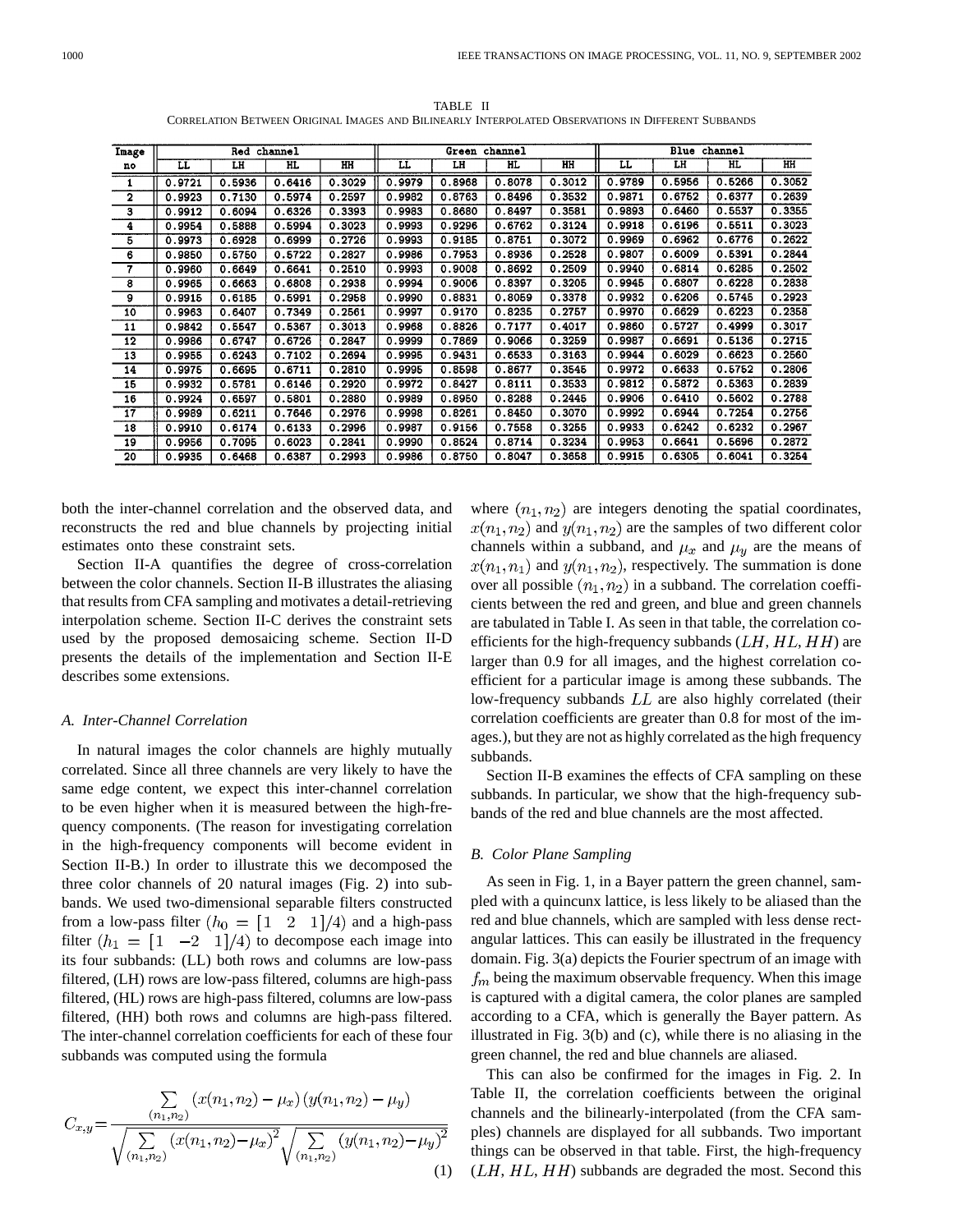degradation is more severe in the red and blue channels than in the green channel, especially in the  $LH$  and  $HL$  subbands.

In Section II-A, we showed that the color channels are highly mutually correlated, especially in the high-frequency subbands. In this section, we illustrated the fact that the high-frequency subbands of the red and blue channels are affected the most in CFA sampling. These two observations imply that the high-frequency information of the green channel can be used to help estimate the high-frequency components of the red and blue channels. One way to achieve this is with a set-theoretic reconstruction.

#### *C. Constraint Sets*

Set-theoretic reconstruction techniques produce solutions that are consistent with the information arising from observed data or prior knowledge about the solution. Each piece of information is associated with a constraint set in the solution space, and the intersection of these sets represents the space of acceptable solutions [19]. For the demosaicing problem, we define two types of constraint sets, one coming from the observed data, and the other based on the prior knowledge of the inter-channel correlation.

The first constraint set comes from the observed color samples. The interpolated color channels must be consistent with the color samples captured by the digital camera. We denote  $O(n_1, n_2)$  as this observed data, which has red, green, and blue samples placed according to the CFA used.  $(n_1, n_2)$  are ordered pairs of integers denoting the pixel locations. By defining  $\Lambda_R$ ,  $\Lambda_G$ , and  $\Lambda_B$  as the set of pixel locations,  $(n_1, n_2)$ , that have the samples of red, green, and blue channels, respectively, we can write the "observation" constraint set as follows:

$$
C_o = \{ S(n_1, n_2) : S(n_1, n_2) = O(n_1, n_2) \newline \forall (n_1, n_2) \in \Lambda_S, S = R, G, B \} \quad (2)
$$

where  $S$  is a generic symbol for the interpolated color channels, which can be  $R$  for the red channel,  $G$  for the green channel, and  $B$  for the blue channel.

The second constraint set is a result of the Sections II-A and B. In Section II-A, it was shown that color channels have very similar detail (high-frequency) subbands. This information would not be enough to define constraint sets if all channels lost the same amount of information in sampling. However, Section II-B pointed out that the red and blue channels lose more information (details) than the green channel when captured with a color filter array. Therefore, we can define constraint sets on the red and blue channels that force their high-frequency components to be similar to the high-frequency components of the green channel. This proves to be a very effective constraint set, since the main source of color artifacts in a demosaiced image is the inconsistency of the channels, especially, along the edges.

Before formulating this constraint set, we need to provide some information about the filter bank structure that is used to decompose the channels. Referring to Fig. 4, the filter bank



Fig. 4. Analysis and synthesis filterbanks for one-level decomposition.



Fig. 5. Convergence for one-level decomposition.



Fig. 6. Analysis and synthesis filterbanks for two-level decomposition.



Fig. 7. Convergence for two-level decomposition.

performs an undecimated wavelet transform, with  $H_0(z)$  and  $H_1(z)$  denoting low-pass and high-pass filters, respectively. These analysis filters  $(H_0(z)$  and  $H_1(z)$ ) constitute a perfect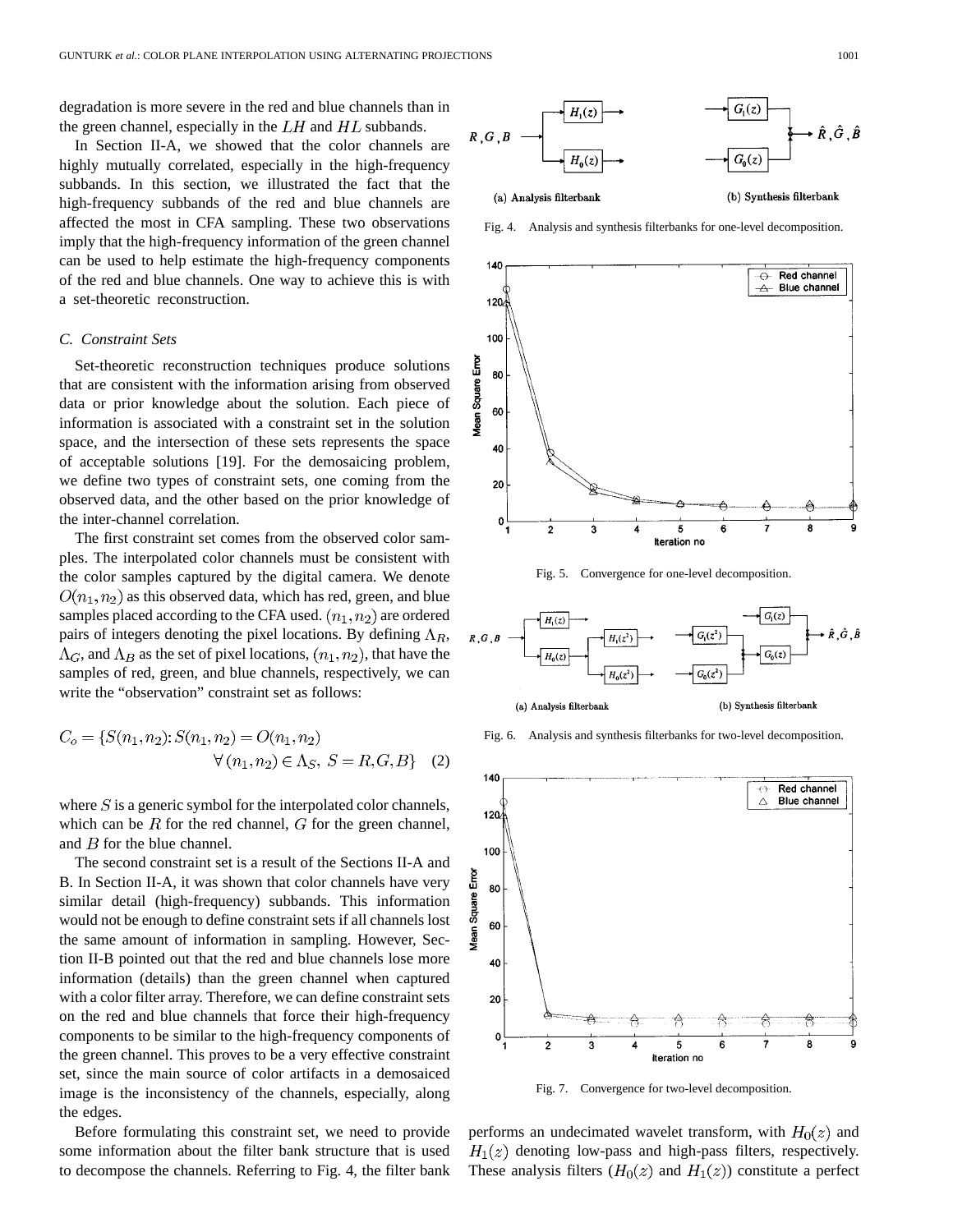

Fig. 8. Fine tuning of green channel is done from observed red and blue samples.

reconstruction filter bank with the synthesis filters  $G_0(z)$  and  $G_1(z)$ . The perfect reconstruction condition can be written as

$$
H_0(z)G_0(z) + H_1(z)G_1(z) = 1.
$$
 (3)

By denoting  $h_0(\cdot)$  and  $h_1(\cdot)$  as the impulse responses of  $H_0(z)$ and  $H_1(z)$ , respectively, we can write the four subbands of a two-dimensional signal  $S(n_1, n_2)$  as follows:

$$
(\mathcal{W}_1 S)(n_1, n_2) = h_0(n_1) * [h_0(n_2) * S(n_1, n_2)] \tag{4}
$$

$$
(\mathcal{W}_2S)(n_1, n_2) = h_1(n_1) * [h_0(n_2) * S(n_1, n_2)] \tag{5}
$$

$$
(\mathcal{W}_3 S)(n_1, n_2) = h_0(n_1) * [h_1(n_2) * S(n_1, n_2)] \tag{6}
$$

$$
(\mathcal{W}_4 S)(n_1, n_2) = h_1(n_1) * [h_1(n_2) * S(n_1, n_2)] \tag{7}
$$

where  $(W_1S)$  is the approximation subband, and  $(W_2S)$ ,  $(W_3S)$ ,  $(W_4S)$  are the horizontal, vertical, and diagonal detail subbands, respectively.

Now we can define the "detail" constraint set  $C_d$  that forces the details (high-frequency components) of the red and blue channels to be similar to the details of the green channel as shown in (8) at the bottom of the page, where  $T(n_1, n_2)$  is a positive threshold that quantifies the "closeness" of the detail subbands to each other. If the color channels are highly correlated, then the threshold should be small; if the correlation is not high, then the threshold should be larger. Although  $T(n_1, n_2)$ is a function of image coordinates in general, it is also possible to use a predetermined fixed value for it. One choice is to set  $T(n_1, n_2)$  to zero for all  $(n_1, n_2)$ , which is result of the high-correlation assumption. Later in the paper, we also discuss how to choose a nonuniform threshold.

#### *D. Alternating Projections Algorithm*

This section presents an alternating-projections algorithm to reconstruct the red and blue channels. We first derive the projection operators corresponding to the "observation" and "detail" constraint sets given in the Section II-C. Convergence issues and enhancement of the green channel are then addressed. Finally, the complete algorithm is presented.

*1) Projection Operators:* The first constraint set that is used in the reconstruction is the "observation" constraint set given in (2). Referring to that equation, we can write the projection  $P_o[\cdot]$ onto the "observation" constraint set as follows:

$$
P_o[S(n_1, n_2)] = \begin{cases} O(n_1, n_2), (n_1, n_2) \in \Lambda_S \\ S(n_1, n_2), \text{ otherwise} \end{cases}
$$
 (9)

where S is the color channel, which can be the red  $(R)$ , green  $(G)$ , or blue  $(B)$  channel.

The other constraint set is the "detail" constraint set given in (8). In order to write the projection onto this constraint set, we first need to define the filtering operations in the synthesis stage of the filter bank. Letting  $g_0(\cdot)$  and  $g_1(\cdot)$  denote the impulse responses corresponding to  $G_0(z)$  and  $G_1(z)$ , we can write the four filtering operations on a two-dimensional signal  $X(n_1, n_2)$ as follows:

$$
(\mathcal{U}_1 X)(n_1, n_2) = g_0(n_1) * [g_0(n_2) * X(n_1, n_2)] \quad (10)
$$

$$
(\mathcal{U}_2 X)(n_1, n_2) = g_1(n_1) * [g_0(n_2) * X(n_1, n_2)] \quad (11)
$$

$$
(\mathcal{U}_3 X)(n_1, n_2) = g_0(n_1) * [g_1(n_2) * X(n_1, n_2)] \quad (12)
$$

$$
(U_4X)(n_1, n_2) = g_1(n_1) * [g_1(n_2) * X(n_1, n_2)] \quad (13)
$$

where  $\mathcal{U}_1, \mathcal{U}_2, \mathcal{U}_3, \mathcal{U}_4$  are the synthesis filtering operators. As stated earlier, these form a perfect reconstruction filter bank with the analysis filtering operators  $W_1$ ,  $W_2$ ,  $W_3$ , and  $W_4$ 

$$
S(n_1, n_2) = \mathcal{U}_1 \left( \mathcal{W}_1 S \right)(n_1, n_2) + \mathcal{U}_2 \left( \mathcal{W}_2 S \right)(n_1, n_2) + \mathcal{U}_3 \left( \mathcal{W}_3 S \right)(n_1, n_2) + \mathcal{U}_4 \left( \mathcal{W}_4 S \right)(n_1, n_2).
$$
 (14)

$$
C_d = \left\{ \begin{array}{l} S(n_1, n_2) : |(\mathcal{W}_k S)(n_1, n_2) - (\mathcal{W}_k G)(n_1, n_2)| \le T(n_1, n_2) \\ \forall (n_1, n_2), \text{ for } k = 2, 3, 4 \text{ and } S = R, B \end{array} \right\}
$$
(8)

$$
(8)
$$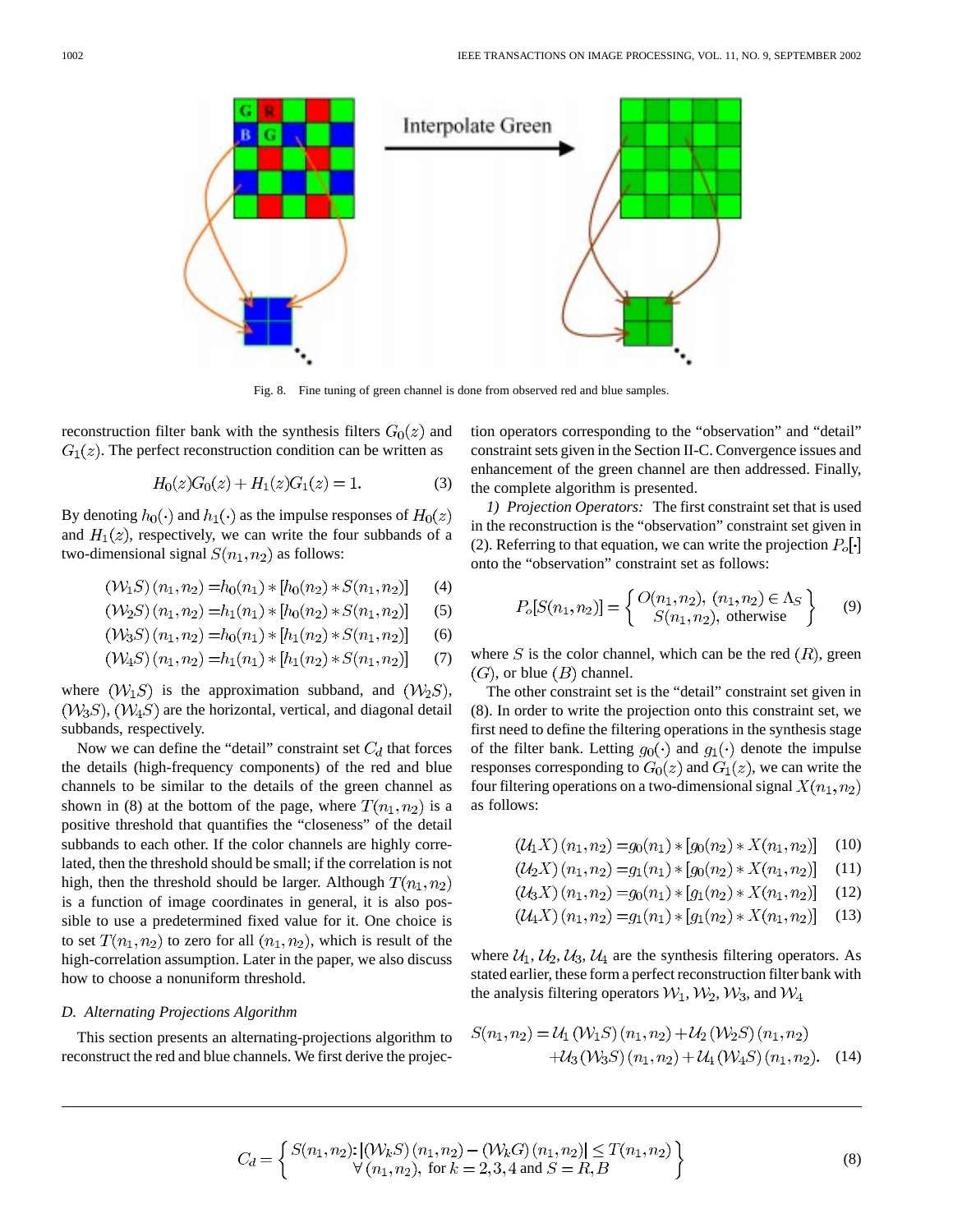| TABLE III                                         |  |
|---------------------------------------------------|--|
| MEAN SOUARE ERROR COMPARISON OF DIFFERENT METHODS |  |

|                         |              | Mean square error for different methods |                    |                    |                    |                     |                    |                    |                  |          |
|-------------------------|--------------|-----------------------------------------|--------------------|--------------------|--------------------|---------------------|--------------------|--------------------|------------------|----------|
| Image                   | Channel      | Bilinear                                | Method in          | Method in          | Method in          | Method in           | Method in          | Method in          | Proposed         | Proposed |
| no                      |              | interp.                                 | $[2]$              | [6]                | [5]                | [9]                 | $[11]$             | [10]               | $(1-L)$          | $(2-L)$  |
|                         | Red          | 187.9089                                | 92.8195            | 53.5751            | 84.3346            | 51.9910             | 71.9113            | 28.6331            | 11.1537          | 11.9266  |
| $\mathbf{1}$            | Green        | 72.1162                                 | 72.1162            | 46.3505            | 67.2416            | 21.4822             | 15.7100            | 20.0978            | 7.1227           | 7.1227   |
|                         | <b>Blue</b>  | 205.0097                                | 94.5357            | 52.9721            | 83.4813            | 53.6638             | 82.8315            | 32.1395            | 11.6294          | 10.0408  |
|                         | Red          | 41.7608                                 | 51.5908            | 17.7585            | 76.5047            | 16.6541             | 17.9117            | 59.2494            | 8.0177           | 13.0637  |
| $\overline{\mathbf{2}}$ | Green        | 15.2170                                 | 15.2170            | 11.8072            | 15.7971            | 5.2777              | 4.7003             | 9.1604             | 8.7961           | 8.7961   |
|                         |              |                                         |                    |                    | 23.5842            | 12.1303             | 13.2157            | 12.9478            | 7.7456           | 7.7202   |
|                         | Blue         | 38.6815                                 | 20.9121            | 13.4500            |                    | 42.2292             | 37.5406            | 57.9294            | 10.4808          | 14.8410  |
| 3                       | Red          | 169.8735                                | 96.8888            | 48.4138            | 56.1798<br>67.0559 | 16.2820             | 17.8096            | 73.2381            | 8.6595           | 8.6595   |
|                         | Green        | 75.3730                                 | 75.3730            | 50.7147            |                    | 42.7336             | 41.1926            | 32.5129            | 17.6556          | 23.7133  |
|                         | Blue         | 169.5238                                | 79.6867            | 51.0465            | 95.3246            | 37.4170             | 50.8664            | 21.4296            | 8.9276           | 8.2246   |
| 4                       | Red          | 142.3374                                | 66.2179            | 36.4665            | 60.6662            |                     |                    | 16.2496            | 5.6919           | 5.6919   |
|                         | Green        | 51.6217                                 | 51.6217            | 32.5744            | 51.8792            | 15.5885             | 12.4186<br>48.8259 | 29.3244            | 11.2759          | 11.1623  |
|                         | Blue         | 135.0159                                | 69.5935            | 39.9058            | 63.5090            | 38.0842             |                    |                    | 3.6303           | 6.2425   |
| 5                       | Red          | 36.1627                                 | 17.8795            | 9.7105             | 16.5978            | 9.8012              | 9.0955             | 12.5014<br>29.4243 | 3.6542           | 3.6542   |
|                         | Green        | 14.7244                                 | 14.7244            | 9.3786             | 12.3191            | 3.8815              | 3.9935             | 11.5855            | 6.5624           | 9.3744   |
|                         | Blue         | 36.9836                                 | 18.7047            | 10.8722            | 22.8823            | 10.5688             | 9.1739<br>164.4306 | 40.5317            | 18.4496          | 19.9498  |
|                         | Red          | 361.1668                                | 157.4050           | 71.2011            | 116.3806           | 84.7959             |                    |                    | 11.3828          | 11.3828  |
| 6                       | Green        | 117.5322                                | 117.5322           | 58.9497            | 87.1483            | 28.4313             | 25.5357            | 26.8525            | 22.8969          | 23.1047  |
|                         | Blue         | 365.6230                                | 162.0675           | 73.1896            | 112.6440           | 86.2732             | 169.9609           | 44.7260            |                  | 4.3098   |
|                         | Red          | 46.2915                                 | 21.4934            | 11.4020            | 16.7672            | 11.6370             | 14.3500            | 7.38577            | 3.5461           | 3.3418   |
| $\mathbf{7}$            | Green        | 17.5777                                 | 17.5777            | 10.2293            | 14.3326            | 4.4693              | 4.2732             | 7.41351<br>7.6779  | 3.3418<br>6.7670 | 9.4430   |
|                         | Blue         | 45.6932                                 | 21.7906            | 12.0721            | 18.6969            | 11.8510             | 15.4414            |                    |                  | 4.8498   |
|                         | Red          | 46.0860                                 | 23.4119            | 12.9790            | 19.7443            | 11.7921             | 12.3641            | 8.36021<br>4.6207  | 3.8132<br>3.6606 | 3.6606   |
| 8                       | Green        | 19.4041                                 | 19.4041            | 11.9138            | 16.3728            | 4.6615              | 4.0277             | 7.66359            | 5.6762           | 6.6428   |
|                         | Blue         | 49.2973                                 | 23.0224            | 14.6964            | 20.0613            | 13.4102             | 13.7024            | 23.2256            | 8.1776           | 10.2030  |
|                         | Red          | 97.2040                                 | 50.5133            | 29.8320            | 53.8813            | 28.6785             | 30.6635            |                    |                  | 5.8512   |
| 9                       | Green        | 38.2468                                 | 38.2468            | 27.0450            | 37.7190            | 12.0979             | 9.9917             | 22.5401<br>20.8198 | 5.8512<br>8.9623 | 8.9076   |
|                         | Blue         | 93.8299                                 | 47.5779            | 29.2492            | 51.1127            | 26.7295             | 28.6749            |                    |                  | 4.7873   |
|                         | Red          | 40.9047                                 | 22.1820            | 10.4737            | 16.9456            | 10.8859             | 14.5784            | 7.15264            | 3.3880           | 3.1580   |
| 10                      | Green        | 15.0617                                 | 15.0617            | 8.1748             | 12.6545            | 3.6963              | 3.4156             | 3.86487            | 3.1580<br>4.3254 | 4.8950   |
|                         | Blue         | 44.3114                                 | 20.7030            | 10.4823            | 15.5438            | 11.1874             | 15.5967<br>80.2820 | 7.31925<br>55.6570 | 23.3247          | 17.5040  |
|                         | Red          | 317.2656                                | 144.7688           | 124.4631           | 170.9637           | 107.9393            |                    | 99.1851            | 15.0249          | 15.0249  |
| 11                      | Green        | 144.0955                                | 144.0955           | 121.6625           | 163.5400           | 54.1035             | 39.2386<br>88.3770 | 91.6544            | 31.0839          | 28.2410  |
|                         | Blue         | 324.3623                                | 167.3950           | 135.8525           | 201.6013           | 115.3881<br>21.3817 | 22.0560            | 43.5004            | 8.4860           | 13.5237  |
|                         | Red          | 54.0245                                 | 55.5710            | 22.9565            | 67.4766            |                     | 5.5038             | 7.61045            | 8.1075           | 8.1075   |
| 12                      | Green        | 21.8710                                 | 21.8710            | 15.1751            | 18.9863            | 7.2481<br>18.1835   | 22.4072            | 9.02726            | 7.8151           | 8.0626   |
|                         | Blue         | 62.3868                                 | 26.2786            | 17.5949            | 24.3682            |                     | 23.0927            | 9.51217            | 3.9657           | 3.5305   |
|                         | Red          | 60.1798                                 | 29.4225            | 16.1500            | 28.2998<br>22.6938 | 16.5090<br>6.8096   | 5.6587             | 8.15223            | 3.0419           | 3.0419   |
| 13                      | Green        | 21.7635                                 | 21.7635<br>30.7311 | 13.5537<br>16.7104 | 28.0346            | 16.6368             | 22.5951            | 13.2754            | 5.2673           | 5.3687   |
|                         | Blue         | 60.6834                                 |                    |                    | 34.7360            | 14.0212             | 11.5421            | 10.2657            | 4.6324           | 4.4979   |
|                         | Red<br>Green | 46.7877<br>22.7296                      | 23.1555<br>22.7296 | 16.1704<br>17.4425 | 22.1423            | 7.2229              | 6.3324             | 17.2543            | 3.7388           | 3.7388   |
| 14                      |              |                                         | 26.9042            | 19.2051            | 29.9782            | 17.3880             | 14.0801            | 14.4194            | 7.0185           | 7.4754   |
|                         | Blue<br>Red  | 54.5740<br>122.7638                     | 60.7294            | 46.9059            | 75.6976            | 40.2998             | 30.7597            | 30.8517            | 11.8054          | 12.9477  |
| 15                      | Green        | 60.4622                                 | 60.4622            | 47.8300            | 64.2247            | 21.0464             | 16.4279            | 51.0574            | 10.1858          | 10.1858  |
|                         | Blue         | 130.1658                                | 69.5558            | 54.5523            | 92.7093            | 47.4073             | 38.2464            | 38.8936            | 17.5744          | 19.8079  |
|                         | Red          | 128.8738                                | 56.5123            | 22.7103            | 37.2010            | 28.2224             | 63.8097            | 13.4602            | 6.4493           | 6.6832   |
| 16                      | Green        | 44.3272                                 | 44.3272            | 20.6299            | 29.5803            | 9.2259              | 8.8671             | 14.9775            | 5.2919           | 5.2919   |
|                         | Blue         | 124.8694                                | 62.6212            | 23.8586            | 45.8549            | 27.3332             | 64.5105            | 22.1372            | 8.6431           | 9.7768   |
|                         | Red          | 61.4497                                 | 33.4027            | 15.6353            | 21.9867            | 16.0100             | 12.9693            | 8.86245            | 4.9608           | 5.2015   |
| 17                      | Green        | 30.3986                                 | 30.3986            | 15.3200            | 19.8501            | 6.8153              | 5.3587             | 15.1647            | 7.1316           | 7.1316   |
|                         | Blue         | 56.9281                                 | 30.2105            | 19.4766            | 30.4042            | 18.6600             | 16.5535            | 13.3502            | 9.2426           | 11.0392  |
| 18                      | Red          | 111.0566                                | 51.8098            | 34.6219            | 55.6550            | 32.4667             | 33.7863            | 15.7315            | 8.0718           | 7.5613   |
|                         | Green        | 45.4554                                 | 45.4554            | 32.4018            | 46.3240            | 14.6395             | 10.8145            | 16.4300            | 6.2735           | 6.2735   |
|                         | Blue         | 113.3915                                | 57.0697            | 38.2285            | 57.9721            | 34.6850             | 38.6562            | 24.5898            | 11.3049          | 11.7922  |
| 19                      | Red          | 65.9768                                 | 35.4940            | 24.8584            | 38.9006            | 22.2870             | 23.2553            | 16.1701            | 13.4359          | 15.8164  |
|                         | Green        | 30.1957                                 | 30.1957            | 21.9572            | 29.6137            | 10.3009             | 9.3900             | 11.3859            | 8.3866           | 8.3866   |
|                         | Blue         | 76.1882                                 | 38.1415            | 26.2763            | 37.0819            | 25.0622             | 32.0137            | 20.0780            | 14.2484          | 16.9749  |
|                         | Red          | 149.2869                                | 70.5418            | 61.5271            | 83.2984            | 49.3905             | 40.4256            | 29.0343            | 25.7426          | 25.8744  |
| 20                      | Green        | 76.3340                                 | 76.3340            | 64.1117            | 83.3698            | 28.5436             | 22.3596            | 26.1093            | 17.7896          | 17.7896  |
|                         | Blue         | 192.4042                                | 99.6933            | 85.4603            | 119.5614           | 78.4803             | 64.6248            | 50.7653            | 32.8394          | 32.1965  |

Now, we can write the projection  $P_d[S(n_1,n_2)]$  of a color channel  $S(n_1, n_2)$  onto the "detail" constraint set  $C_d$  as follows. Referring to (8), we define  $r_k(n_1, n_2)$  as the residual

Otherwise, it has to be changed so that the residual 
$$
r_k(n_1, n_2)
$$
 is less  $T(n_1, n_2)$  in magnitude. This projection operator can be written as

$$
r_k(n_1, n_2) = (\mathcal{W}_k S)(n_1, n_2) - (\mathcal{W}_k G)(n_1, n_2). \tag{15}
$$

When this residual is less than the threshold  $T(n_1, n_2)$  in magnitude, the subband value  $(W_k S)(n_1, n_2)$  is not changed.

$$
P_d[S(n_1, n_2)] = U_1(W_1S)(n_1, n_2) + \sum_{k=2}^{4} U_k(W_k'S)(n_1, n_2)
$$
\n(16)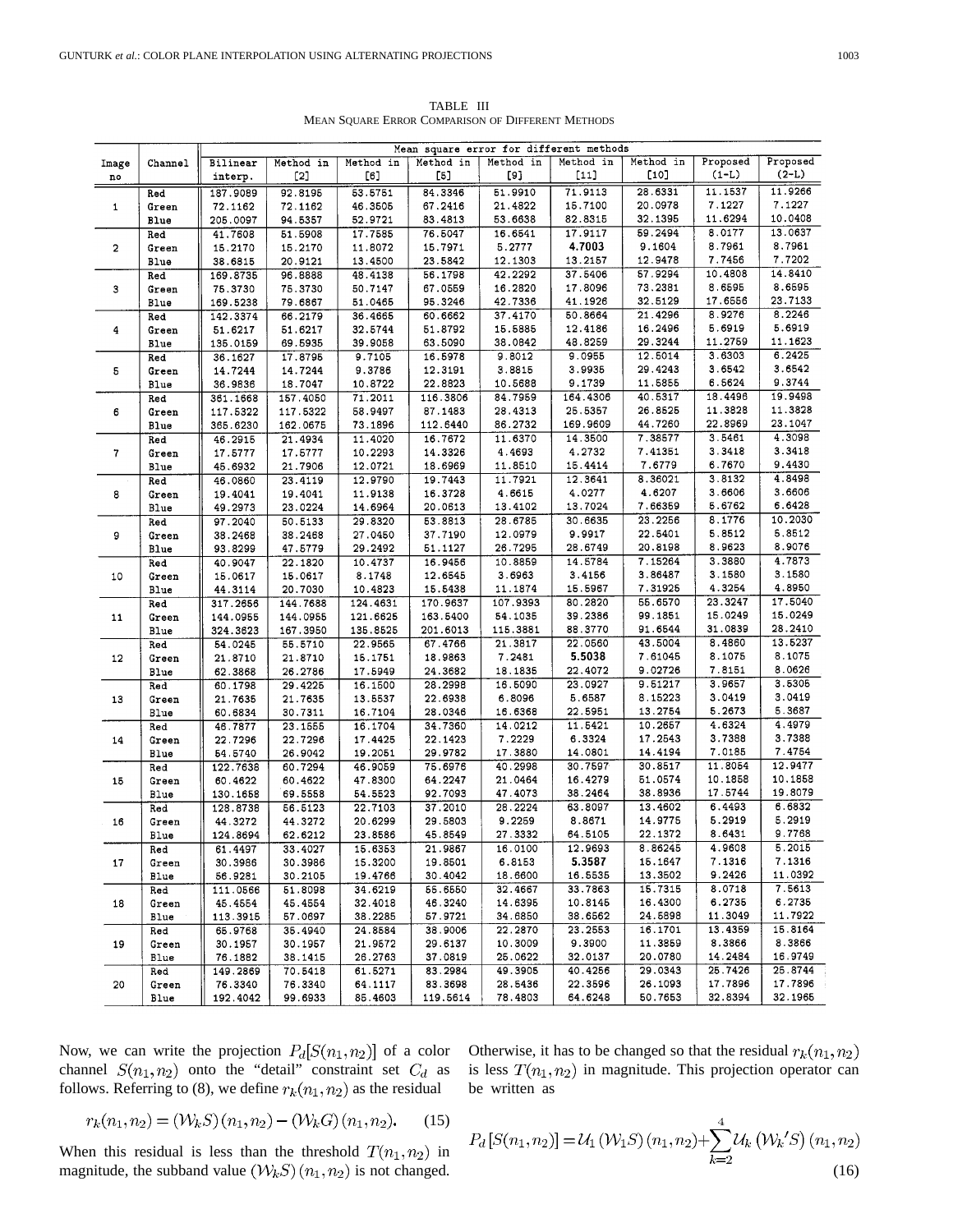where (see  $(17)$ ) at the bottom of the page). The "observation" projection ensures that the interpolated channels are consistent with the observed data; the "detail" projection reconstructs the high-frequency information of the red and blue channels, and imposes edge consistency between the channels. By alternately applying these two projections onto the initial red and blue channel estimates, we are able to enhance these channels.

*2) Convergence:* The Constraint sets given in (2) and (8) are convex. (The proofs are provided in the Appendix.) Therefore, an initial estimate converges to a solution in the feasibility set by projecting it onto these constraint sets iteratively. We have also verified it experimentally. Using the proposed algorithm, we updated the chrominance (red and blue) channels iteratively from the initial estimates. In each iteration, the chrominance channels are updated by the "detail" projection, followed by the "observation" projection. A typical convergence plot is given in Fig. 5. As seen in that figure, the mean square error of the red and blue channels converges in about five iterations. (That plot is for *Image 16* in Fig. 2. The initial estimates for the red and blue channels were obtained by bilinear interpolation. The green channel was interpolated using a method that will be explained in Section II-D3.)

Instead of performing a one-level subband decomposition, it is also possible to decompose the signals further. As done with undecimated wavelet transforms, the low-pass  $(LL)$  subbands can be decomposed by using filters  $H_0(z^2)$ , and  $H_1(z^2)$ . This filterbank structure is shown in Fig. 6 for a two-level decomposition. Convergence for the two-level decomposition, which is illustrated in Fig. 7 is faster than for the one-level decomposition.

*3) Updating the Green Channel:* The algorithm we have discussed so far reconstructs the high-frequency information of the red and blue channels. The performance of this reconstruction directly depends on the accuracy of the green channel interpolation. The edge-directed interpolation methods discussed in Section I provide satisfactory performance in general, but it is still possible to obtain better results using a method similar to the red–blue interpolation we have presented. Referring to Fig. 8, we can update the green channel as follows.

1) Interpolate the green channel to get an initial estimate. Either bilinear or edge-directed interpolation methods can be used for this step.

- 2) Use the observed samples of the blue channel to form a downsampled version of the blue channel. Note that all pixels of this downsampled image are observed data.
- 3) Use the interpolated green samples at the corresponding (blue) locations to form a downsampled version of the green channel. Note that the pixels of this downsampled image are all interpolated values.
- 4) Decompose these blue and green downsampled channels into their subbands, as was done in Section II-C.
- 5) Replace the high-frequency  $(LH, HL, HH)$  subbands of the green channel with those of the blue channel. (Note that this corresponds to setting the threshold  $T(n_1, n_2)$ to zero.)
- 6) Reconstruct the downsampled green channel, and insert the pixels in their corresponding locations in the initial green channel estimate.
- 7) Repeat the same procedure for the pixels at the red samples.

With this scheme, significant improvement over bilinear interpolation and other adaptive algorithms can be achieved in the green channel. We used the edge-directed interpolation procedure proposed in [9] to obtain the initial green channel estimates. The results are discussed in Section III.

*4) Complete Algorithm:* The pseudo-code of the complete algorithm is as follows.

- 1) **Initial interpolation:** Interpolate the red, green, and blue channels to obtain initial estimates. Bilinear or edgedirected interpolation algorithms can be used for this initial interpolation.
- 2) **Update the green channel:** Update the green channel using the scheme explained in Section II-D3.
- 3) **"Detail" projection:** Decompose all three channels with a filter bank. At each level of decomposition, there will be four subbands. Update the detail (high-frequency) subbands of the red and blue channels using (17) and reconstruct these channels using (16).
- 4) **"Observation" projection:** Compare the samples of the reconstructed red and blue channels with the original (observed) samples. Insert the observed samples into the reconstructed channels at their corresponding pixel locations as given in (9).
- 5) **Iteration:** Go to Step 3, and repeat the procedure until a stopping criterion is achieved.

$$
\left(\mathcal{W}_k'S\right)(n_1, n_2) = \begin{cases} \left(\mathcal{W}_k G + T\right)(n_1, n_2); \ r_k(n_1, n_2) > T(n_1, n_2) \\ \left(\mathcal{W}_k S\right)(n_1, n_2); \ |r_k(n_1, n_2)| \le T(n_1, n_2) \\ \left(\mathcal{W}_k G - T\right)(n_1, n_2); \ r_k(n_1, n_2) < -T(n_1, n_2) \end{cases} \tag{17}
$$

$$
K_S(n_1, n_2) = \frac{\sum\limits_{(i,j)\in N_{(n_1,n_2)}}(S(i,j) - \mu_S)(G(i,j) - \mu_G)}{\sqrt{\sum\limits_{(i,j)\in N_{(n_1,n_2)}}(S(i,j) - \mu_S)^2} \sqrt{\sum\limits_{(i,j)\in N_{(n_1,n_2)}}(G(i,j) - \mu_G)^2}}
$$
(18)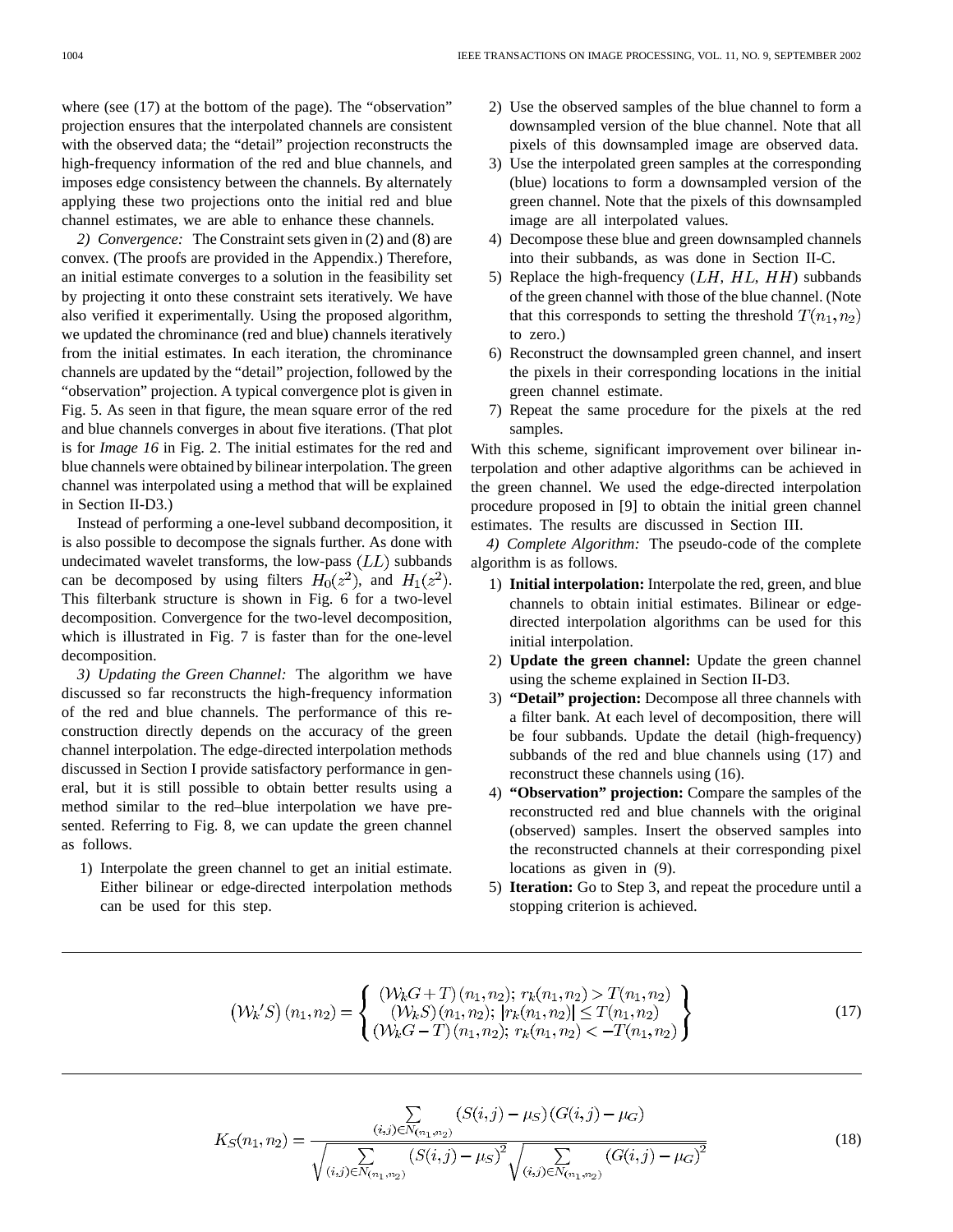

(a) Crop from the original Image 4.

(b) Method in [2].



 $(c)$  Method in  $[5]$ .

 $(d)$  Method in  $[6]$ .

Fig. 9. Comparison of the methods for *Image 4*. (a) Crop from the original *Image 4*. (b) Method in [2]. (c) Method in [5]. (d) Method in [6].

# *E. Extensions to the Algorithm*

It is also possible to extend the proposed algorithm in several different ways.

1) **Correlation surface:** The threshold  $T(n_1, n_2)$  in the "detail" projection provides a way of controlling the amount of the correlation between the channels that is used by the algorithm. If the channels are totally uncorrelated the threshold should be large enough to turn the "detail" projection into an identity projection. If the channels are highly correlated the threshold should be close to zero. One problem, however, is that the correlation between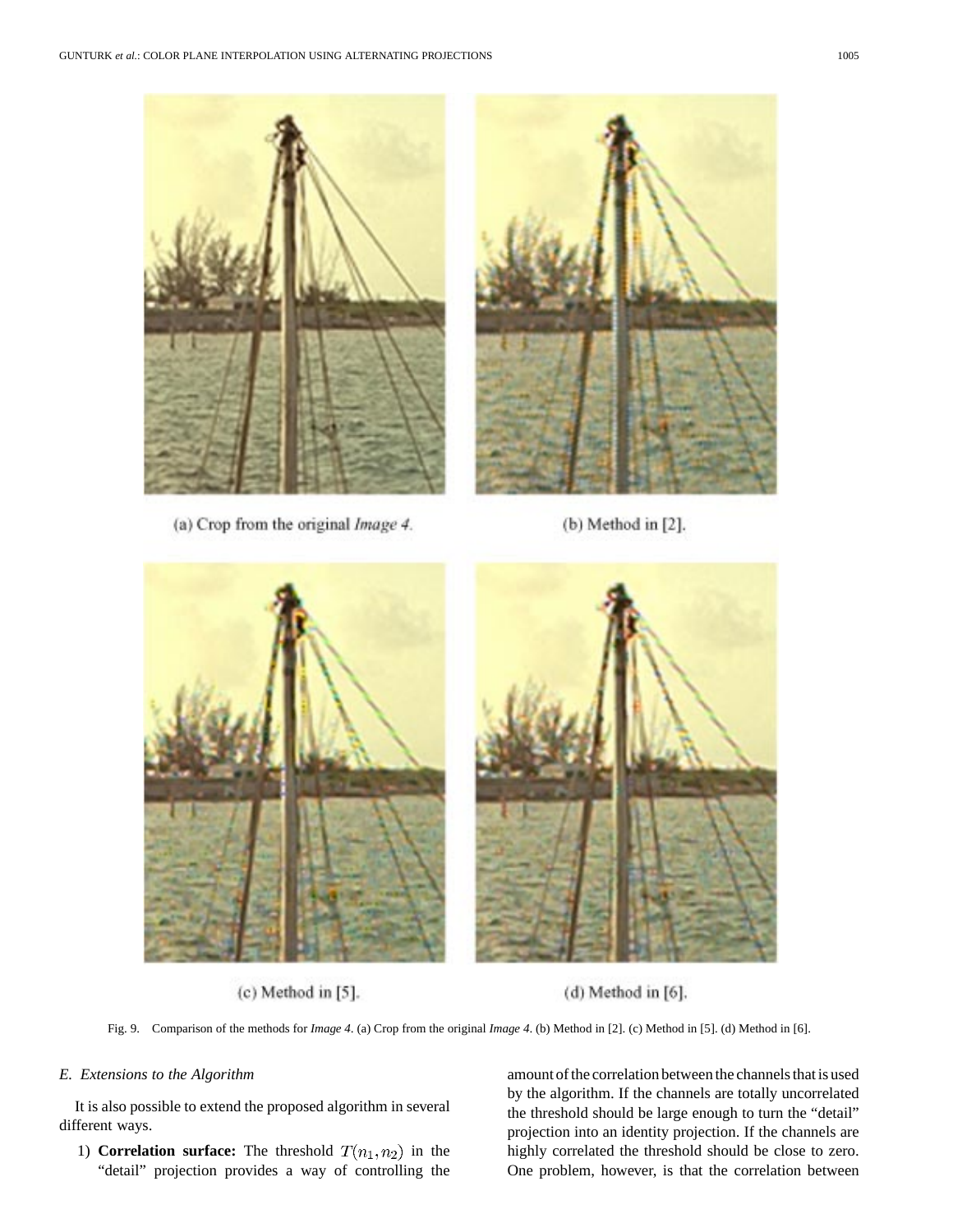

 $(e)$  Method in  $[9]$ .



 $(f)$  Method in  $[10]$ .



 $(g)$  Method in  $[11]$ .



(h) Proposed (1-L, 8 iterations).

Fig. 9. (*Continued.*) Comparison of the methods for *Image 4*. (e) Method in [9]. (f) Method in [10]. (g) Method in [11]. (h) Proposed (1-L, 8 iterations).

the channels is not necessarily uniform; there may be both high-correlation and low-correlation regions within the same image. This can be overcome by estimating the correlation locally and adjusting the threshold  $T(n_1, n_2)$ accordingly. One way to compute a local correlation surface is to move a small window over the color

planes, compute the correlation between them, and assign a correlation coefficient to the pixel at the center of the window. By mapping the values on the correlation surface to the threshold  $T(n_1, n_2)$ , the algorithm can be made more effective for images that have nonuniform correlation surfaces.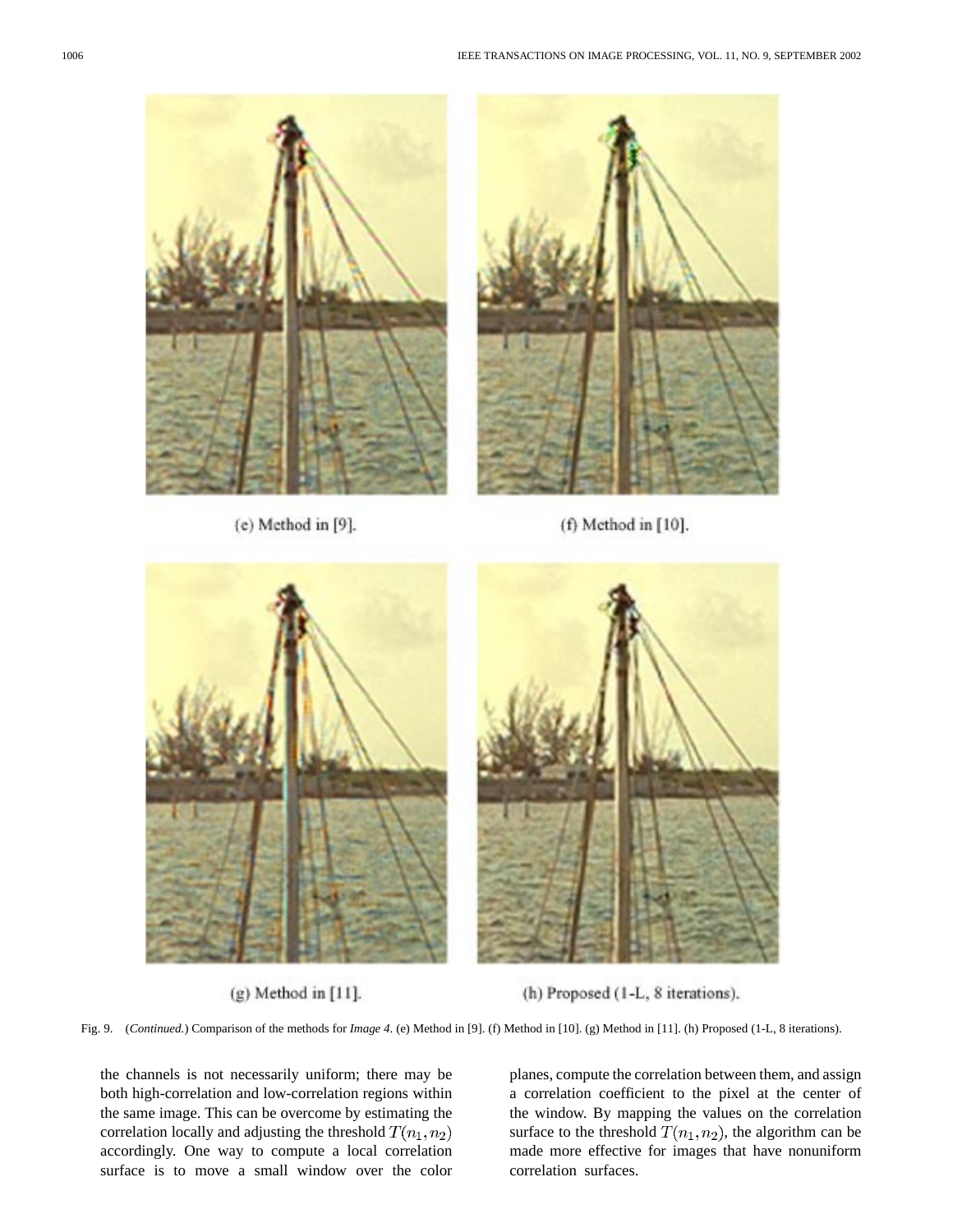

(a) Crop from the original Image 6.

(b) Method in [2].



 $(c)$  Method in  $[5]$ .  $(d)$  Method in  $[6]$ .

Fig. 10. Comparison of the methods for *Image 6*. (a) Crop from the original *Image 6*. (b) Method in [2]. (c) Method in [5]. (d) Method in [6].

Denoting  $K_S(n_1, n_2)$  as the correlation surface between channel  $S$ —red or blue—and the green channel, the proposed method computes the correlation surface as shown in (18) at the bottom of page 1004, where  $N_{(n_1,n_2)}$  is a neighborhood about location  $(n_1, n_2)$ , and  $\mu_S$  and  $\mu_G$  are the means of channels S and G in that neighborhood. One choice for  $N_{(n_1,n_2)}$  might be a  $5 \times 5$ 

window. This formula will give a correlation surface with values ranging between zero and one. This correlation surface is then passed to a function that will return a large value when  $K_S(n_1, n_2)$  is small and a small value when  $K_S(n_1, n_2)$  is large. The choice of such a function requires further research and experimentation, and we leave it as an open problem.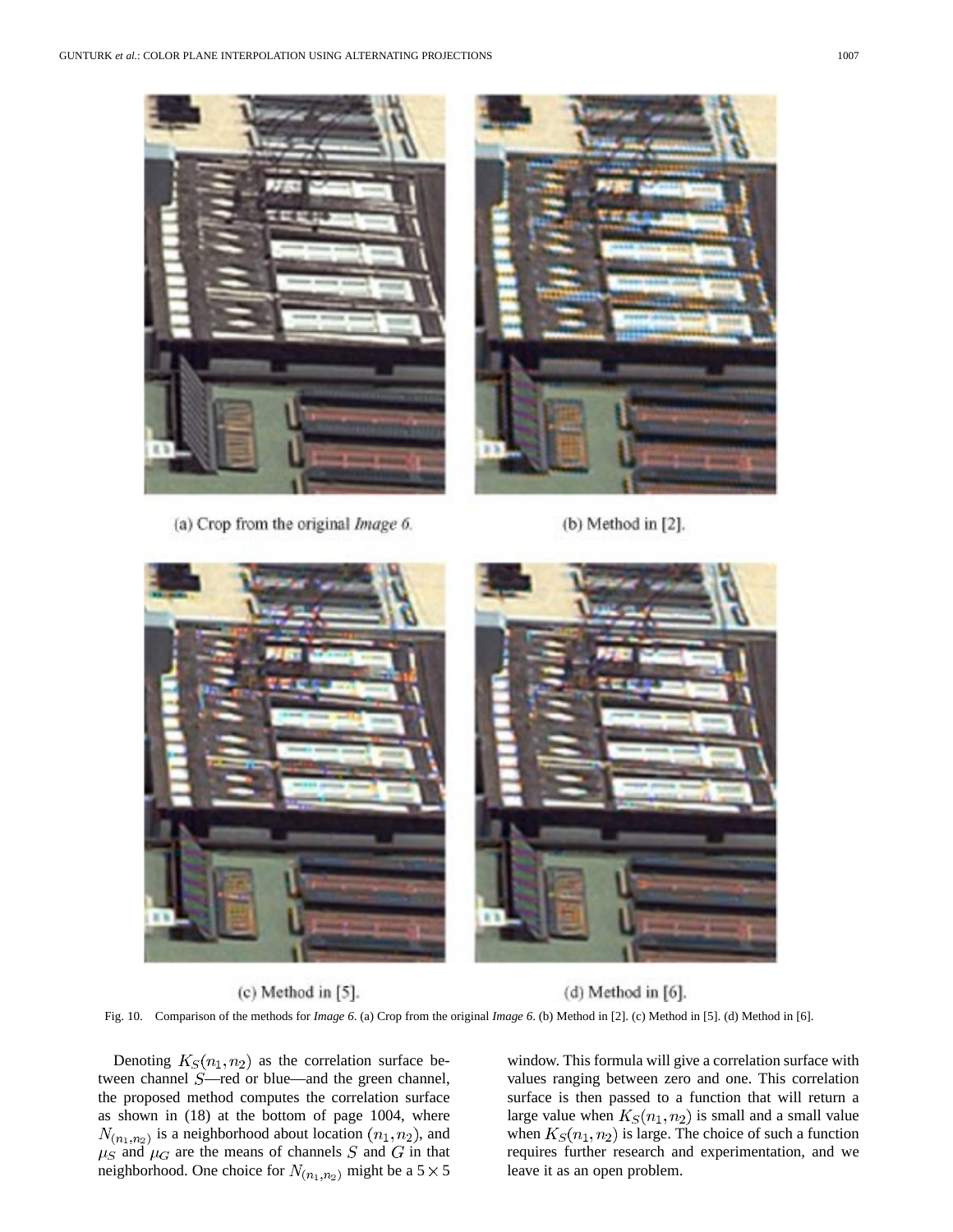

 $(e)$  Method in  $[9]$ .



 $(f)$  Method in  $[10]$ .



 $(g)$  Method in  $[11]$ .



(h) Proposed (1-L, 8 iterations).

Fig. 10. (*Continued.*) Comparison of the methods for *Image 6*. (e) Method in [9]. (f) Method in [10]. (g) Method in [11]. (h) Proposed (1-L, 8 iterations).

2) **Smoothness projection:** Other constraint sets can be included in the algorithm easily. One such constraint is a smoothness constraint. Smooth hue (color ratio) and smooth color difference transitions are the basis of some demosaicing algorithms that we have already cited [2]–[4]. An easy way to include a smoothness projection is to interpolate the color ratio or difference to get an estimated color value at a certain location  $(n_1, n_2)$ , and constrain the results to lie in a certain neighborhood of that estimate. This is also an open area that should be investigated.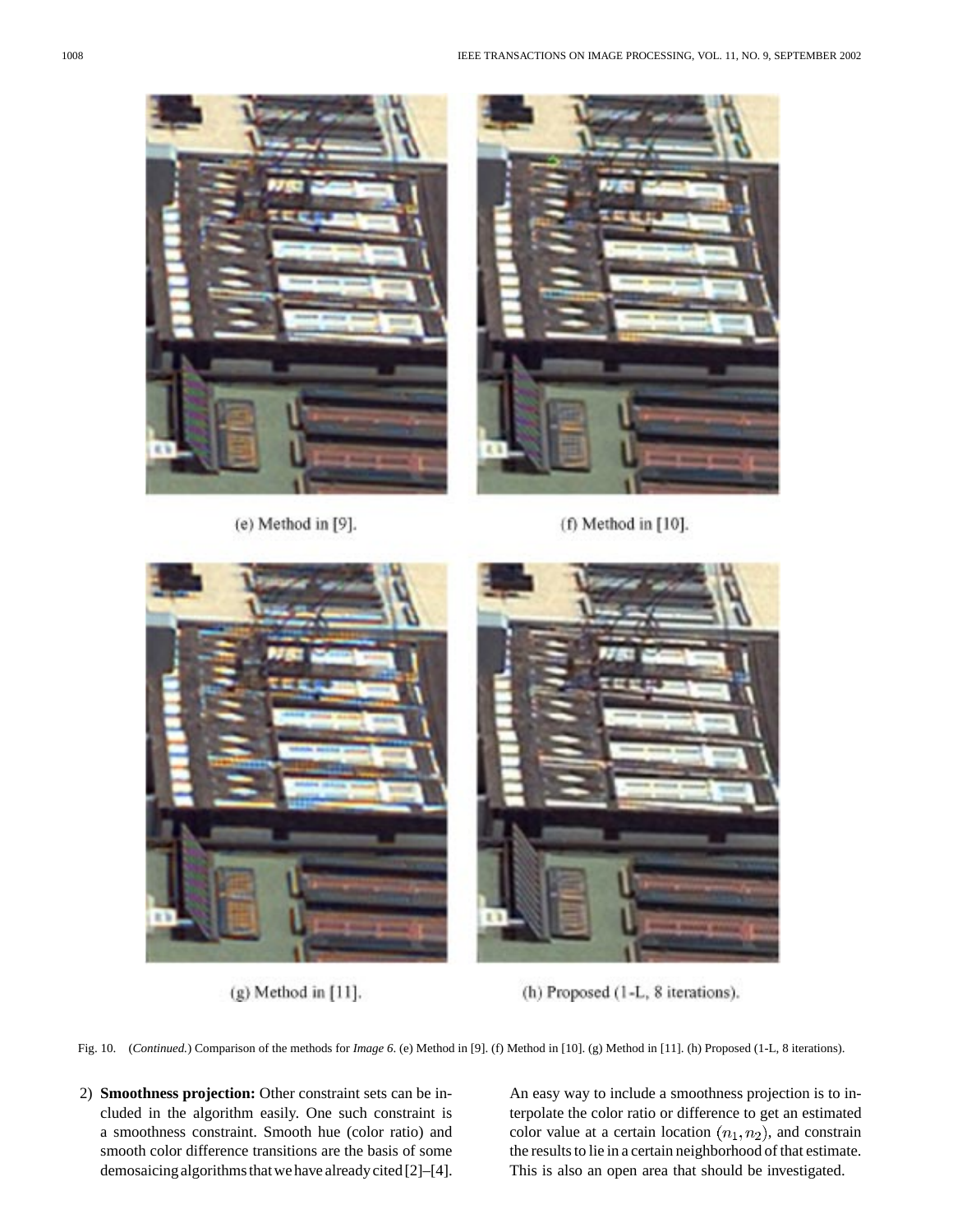

(a) Crop from the original Image 16.

 $(b)$  Method in  $[2]$ .



 $(c)$  Method in  $[5]$ .

(d) Method in [6].

Fig. 11. Comparison of the methods for *Image 16*. (a) Crop from the original *Image 16*. (b) Method in [2]. (c) Method in [5]. (d) Method in [6].

# III. EXPERIMENTAL RESULTS

In our experiments, we used the images shown in Fig. 2. These images are film captures and digitized with photo scanner. Full color channels are available, and the CFA is simulated by sampling the channels. The sampled channels are used to test the demosaicing algorithms.

We used bilinear interpolation for the red and blue channels, and the edge-directed interpolation method given in [9] for the green channel to get the initial estimates. The method proposed in Section II-D3 was used to refine the initial estimate of the green channel. The following filters were used in the experiments:  $h_0 = \begin{bmatrix} 1 & 2 & 1 \end{bmatrix} / 4;$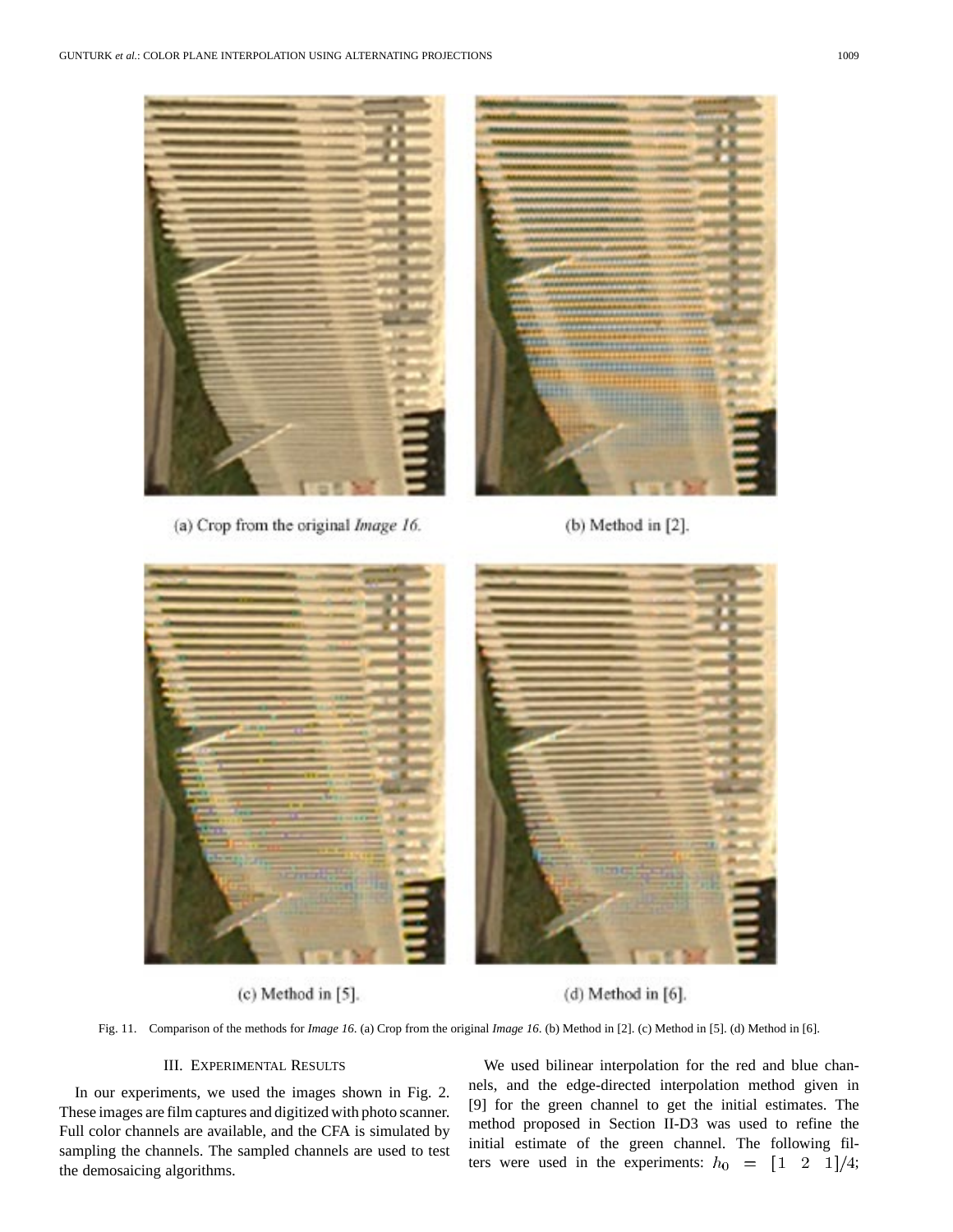

 $(e)$  Method in  $[9]$ .



 $(f)$  Method in  $[10]$ .



 $(g)$  Method in  $[11]$ .



(h) Proposed (1-L, 8 iterations).

Fig. 11. (*Continued.*) Comparison of the methods for *Image 16*. (e) Method in [9]. (f) Method in [10]. (g) Method in [11]. (h) Proposed (1-L, 8 iterations).

;  $g_0 = \begin{bmatrix} -1 & 2 & 6 & 2 & -1 \end{bmatrix}$ /8; and . The threshold  $T(n_1, n_2)$  was set to zero for all  $(n_1, n_2)$ . We did the experiments for both one-level decomposition and two-level decomposition. The number of iterations for one-level (1-L) and two-level (2-L) decompositions was eight and four, respectively. The perfor-

mance in terms of mean squared error can be seen in Table III for both our and various other demosaicing algorithms [2], [5], [6], [9]–[11]. As seen in that table, the proposed algorithm has the lowest mean squared error in almost all cases. Among these algorithms, [9] and [11] have comparable performance in the green channel for some images. (The ones whose performance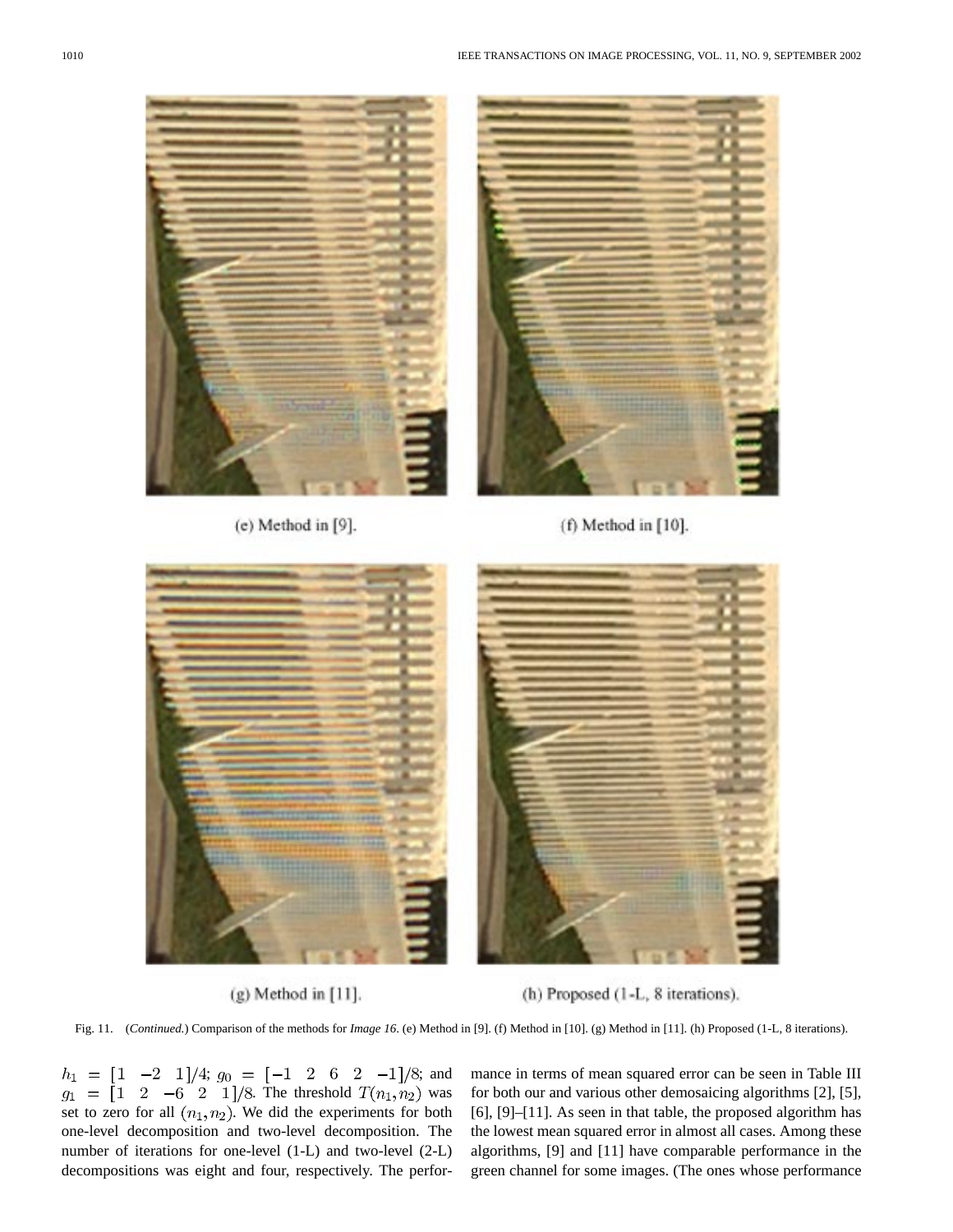was better than the proposed method are highlighted.) However, their red and blue channel performance was worse in all cases, which make them worse visually. Another successful method was Kimmel's method [10]. In that paper the red, green, and blue channels were corrected iteratively to satisfy the color ratio rule, and the number of iterations was set to three. However, we found that algorithm to be prone to color artifacts, and iterating three times made the results worse in such cases. Therefore, in our implementation we did color correction only once.

We also provide some examples from the images used in the experiments for visual comparison. Fig. 9–11 show cropped segments from original images (*Images* 4, 6, and 16 in Fig. 2), and the corresponding reconstructed images from the demosaicing algorithms that were used in comparison. Close examination of those figures verifies the effectiveness of the proposed algorithm.

#### IV. COMPLEXITY ANALYSIS

Let  $l_{h_0}$ ,  $l_{h_1}$ ,  $l_{g_0}$ , and  $l_{g_1}$  denote the lengths of the filters  $h_0$ ,  $h_1, g_0$ , and  $g_1$ , respectively, and let M and N denote the width and height of an image. Each channel is decomposed into four subbands by convolving its rows and columns with filters  $h_0$  and  $h_1$ . This requires approximately  $(2l_{h_0} + 4l_{h_1})MN$ multiplications and additions for each channel. Including the reconstruction stage the total number of additions and multiplications is  $[2(l_{h_0}+l_{g_0})+4(l_{h_1}+l_{g_1})]MN$  for each channel. Typically, three iterations is enough for updating the red and blue channels, which will require a total of  $[12(l_{h_0} + l_{g_0}) + 24(l_{h_1} + l_{g_1})]$  *MN* operations for the red and blue channels. As a result,  $[14(l_{h_0} + l_{g_0}) + 28(l_{h_1} + l_{g_1})]$  MN operations are required for the iteration stages. We also update the initial estimate of the green channel as proposed in Section II-D with a one-level decomposition, and one iteration. This adds approximately  $[2(l_{h_0} + l_{g_0}) + 4(l_{h_1} + l_{g_1})]$  MN operations to the total count, which brings the total operation count to  $[16(l_{h_0} + l_{g_0}) + 32(l_{h_1} + l_{g_1})]$  MN. For the filters used in the experiment, this number is  $384MN$ . If four iterations are done, the total complexity is  $480MN$ . If a two-level decomposition is performed, a single iteration should be sufficient. Under this assumption using the filters in this paper, the total complexity for a two-level decomposition is also  $384MN$ additions and multiplications.

#### V. CONCLUSION

In this paper we presented a demosaicing algorithm that exploits inter-channel correlation in an alternating projections scheme. Two constraint sets are defined based on the observed data and the prior knowledge about the correlation of the channels, and initial estimates are projected onto these constraint sets to reconstruct the channels. The proposed algorithm was compared with well-known demosaicing algorithms, and it showed an outstanding performance both visually and in terms of mean square error at a reasonable computational complexity.

The question of uncorrelated color channels has also been addressed, and a threshold selection procedure has been proposed. However, in the experiments this was not needed, and setting the threshold to zero worked very well. Threshold selection and inclusion of other constraint sets are left as future work. It should also be noted the test images used are film captures that were digitized with photo scanner. Therefore, they have different noise power spectrums compared to actual digital camera captures, and more thorough performance analysis of the demosaicing algorithm should be done for different capture and digitization paths.

# **APPENDIX**

## CONVEXITY OF THE CONSTRAINT SETS

We outline the convexity proofs of the observation and detail constraint sets that are given in (2) and (8), respectively.

## *A. Observation Constraint Set*

Let  $S_1(n_1, n_2)$  and  $S_2(n_1, n_2)$  be any two points in the set  $C<sub>o</sub>$ . That is,

$$
S_1(n_1, n_2) = O(n_1, n_2) \quad \forall (n_1, n_2) \in \Lambda_S \tag{19}
$$

and

£

$$
S_2(n_1, n_2) = O(n_1, n_2) \quad \forall (n_1, n_2) \in \Lambda_S. \tag{20}
$$

For convexity, we need to show that all points of the line segment connecting  $S_1(n_1, n_2)$  and  $S_2(n_1, n_2)$  remain in the set  $C_o$ . Let  $S_3(n_1, n_2) \equiv \alpha S_1(n_1, n_2) + (1 - \alpha) S_2(n_1, n_2)$  be this line segment  $(0 \le \alpha \le 1)$ . Using (19) and (20), we get:

$$
S_3(n_1, n_2) = \alpha S_1(n_1, n_2) + (1 - \alpha) S_2(n_1, n_2)
$$
  
=  $\alpha O(n_1, n_2) + (1 - \alpha) O(n_1, n_2),$   
 $\forall (n_1, n_2) \in \Lambda_S$   
=  $O(n_1, n_2), \quad \forall (n_1, n_2) \in \Lambda_S.$  (21)

That is,  $S_3(n_1, n_2) \in C_0$ .

# *B. Detail Constraint Set*

Let  $S_1(n_1, n_2)$  and  $S_2(n_1, n_2)$  be any two points in the set  $C_d$ . Referring to (5)–(7) in the manuscript, we can write

$$
|h_x(n_1) * [h_y(n_2) * S_1(n_1, n_2)] - (\mathcal{W}_k G)(n_1, n_2)|
$$
  
\$\leq T(n\_1, n\_2) \quad (22)\$

and

$$
|h_x(n_1) * [h_y(n_2) * S_2(n_1, n_2)] - (\mathcal{W}_k G)(n_1, n_2)|
$$
  
\$\leq T(n\_1, n\_2) \quad (23)\$

where the subscripts  $x$  and  $y$  are chosen according to the value of  $k$  as in  $(5)-(7)$ .

Again, we need to show that all points of the line segment connecting  $S_1(n_1, n_2)$  and  $S_2(n_1, n_2)$  remain in the set  $C_d$ , for convexity.

Let  $S_3(n_1, n_2) \equiv \alpha S_1(n_1, n_2) + (1 - \alpha) S_2(n_1, n_2)$  for  $0 \leq \alpha \leq 1$ . We will now show that  $S_3(n_1, n_2)$  is in  $C_d$ . We will omit the indices  $n_1$  and  $n_2$  in the notation to simplify the

 $\blacksquare$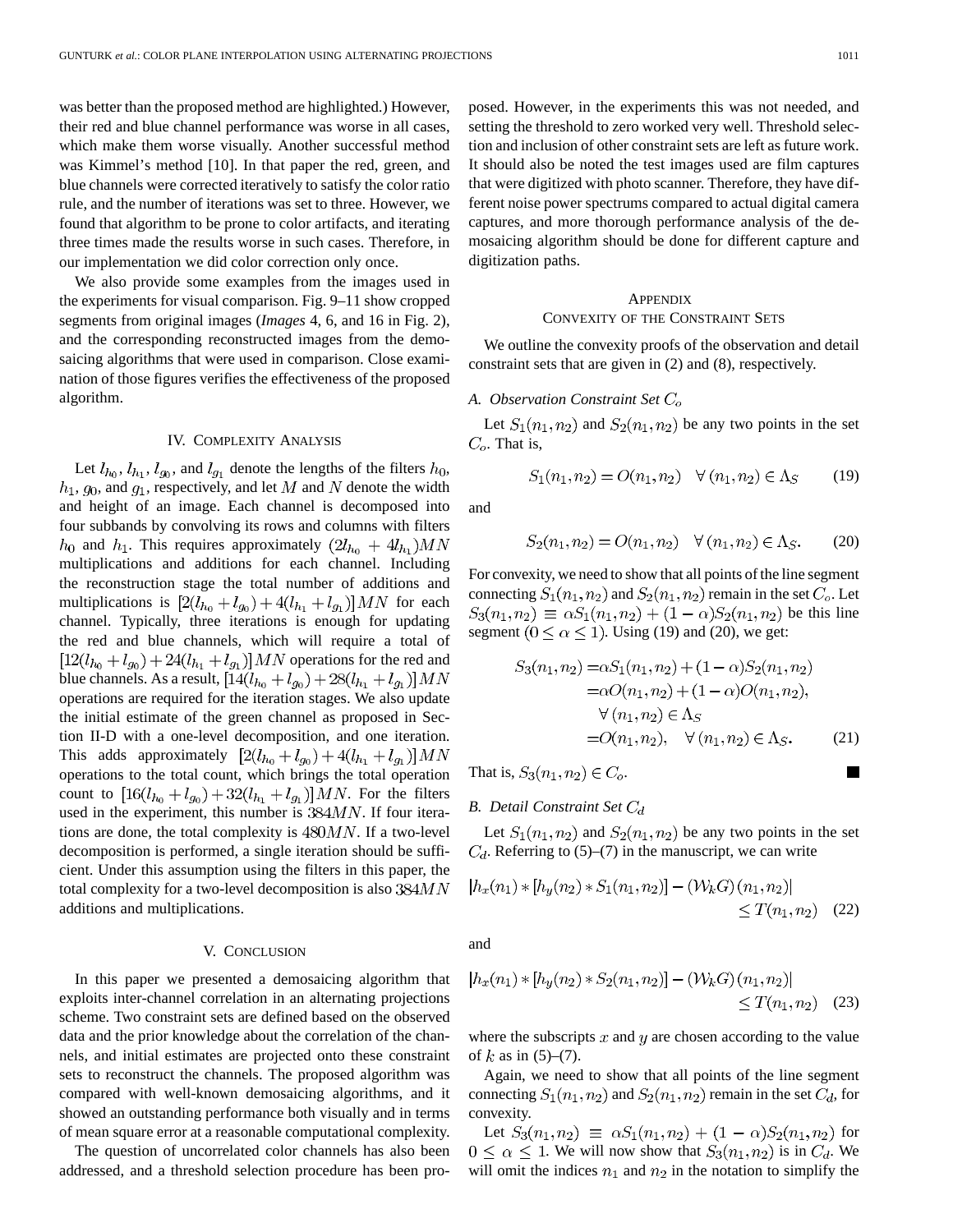equations. See (24) at the bottom of the page. Add and subtract  $\alpha(W_k G)$  inside the (24) and regroup the terms to get (see (25) at the bottom of the page). Use the triangular inequality and the inequalities given in (22) and (23) to get

$$
|h_x * [h_y * S_3] - (W_k G)| \leq \alpha \left| \{ h_x * [h_y * S_1] - (W_k G) \} \right|
$$
  
+ (1 - \alpha)  

$$
\times \left| \{ h_x * [h_y * S_2] - (W_k G) \} \right|
$$
  

$$
\leq \alpha T + (1 - \alpha)T
$$
  
=T. (26)

Therefore, 
$$
S_3(n_1, n_2) \in C_d
$$
.

#### ACKNOWLEDGMENT

The authors would like to thank the anonymous reviewers for their valuable comments, and J. Glotzbach and Dr. R. W. Schafer for providing the test images.

#### **REFERENCES**

- [1] B. E. Bayer, "Color imaging array," U.S. Patent 3 971 065, July 1976.
- [2] D. R. Cok, "Signal processing method and apparatus for producing interpolated chrominance values in a sampled color image signal," U.S. Patent 4 642 678, Feb. 1987.
- [3] J. A. Weldy, "Optimized design for a single-sensor color electronic camera system," *Proc. SPIE*, vol. 1071, pp. 300–307, 1988.
- [4] J. E. Adams Jr., "Interactions between color plane interpolation and other image processing functions in electronic photography," *Proc. SPIE*, vol. 2416, pp. 144–151, Feb. 1995.
- [5] R. H. Hibbard, "Apparatus and method for adaptively interpolating a full color image utilizing luminance gradients," U.S. Patent 5 382 976, Jan. 1995.
- [6] C. A. Laroche and M. A. Prescott, "Apparatus and method for adaptively interpolating a full color image utilizing chrominance gradients," U.S. Patent 5 373 322, Dec. 1994.
- [7] J. E. Adams and J. F. Hamilton Jr., "Adaptive color plane interpolation in single color electronic camera," U.S. Patent 5 506 619, Apr. 1996.
- [8] J. E. Adams Jr., "Design of practical color filter array interpolation algorithms for digital cameras," *Proc. SPIE*, vol. 3028, pp. 117–125, Feb. 1997.
- [9] J. F. Hamilton Jr. and J. E. Adams, "Adaptive color plane interpolation in single sensor color electronic camera," U.S. Patent 5 629 734, May 1997.
- [10] R. Kimmel, "Demosaicing: Image reconstruction from CCD samples," *IEEE Trans. Image Processing*, vol. 8, pp. 1221–1228, 1999.
- [11] E. Chang, S. Cheung, and D. Y. Pan, "Color filter array recovery using a threshold-based variable number of gradients," *Proc. SPIE*, vol. 3650, pp. 36–43, 1999.
- [12] X. Wu, W. K. Choi, and P. Bao, "Color restoration from digital camera data by pattern matching," *Proc. SPIE*, vol. 3018, pp. 12–17, 1997.
- [13] D. R. Cok, "Signal processing method and apparatus for sampled image signals," U.S. Patent 4 630 307, 1984.
- [14] D. Taubman, "Generalized wiener reconstruction of images from color sensor data using a scale invariant prior," in *IEEE Proc. Int. Conf. Image Processing*, vol. 3, 2000, pp. 801–804.
- [15] H. J. Trussell and R. E. Hartwig, "Mathematics for demosaicking," *IEEE Trans. Image Processing*, vol. 11, pp. 485–492, Apr. 2002.
- [16] J. Mukherjee, R. Parthasarathi, and S. Goyal, "Markov random field processing for color demosaicing," *Pattern Recognit. Lett.*, vol. 22, pp. 339–351, 2001.
- [17] J. E. Adams Jr., "Design of color filter array interpolation algorithms for digital cameras, Part 2," in *IEEE Proc. Int. Conf. Image Processing*, vol. 1, 1998, pp. 488–492.
- [18] J. W. Glotzbach, R. W. Schafer, and K. Illgner, "A method of color filter array interpolation with alias cancellation properties," in *IEEE Proc. Int. Conf. Image Processing*, vol. 1, 2001, pp. 141–144.
- [19] P. L. Combettes, "The foundations of set theoretic estimation," *Proc. IEEE*, vol. 81, pp. 182–208, Feb. 1993.



**Bahadir K. Gunturk** (S'01) received the B.S. degree in electrical engineering from Bilkent University, Ankara, Turkey, in 1999, and the M.S. degree in electrical engineering from Georgia Institute of Technology (Georgia Tech), Atlanta, in 2001. He is currently pursuing his Ph.D. degree at Georgia Tech.

His research interests include image/video processing, multimedia communications, and computer vision.

Mr. Gunturk received the Outstanding Research Award from the Center for Signal and Image Processing, Georgia Tech, in 2001.

(25)

$$
|h_x * [h_y * S_3] - (\mathcal{W}_k G)| = |h_x * [h_y * (\alpha S_1 + (1 - \alpha) S_2)] - (\mathcal{W}_k G)|
$$
  
= 
$$
|\alpha h_x * [h_y * S_1] + (1 - \alpha) h_x * [h_y * S_2] - (\mathcal{W}_k G)|
$$
 (24)

$$
|h_x * [h_y * S_3] - (W_k G)| = |\alpha h_x * [h_y * S_1] + (1 - \alpha)h_x * [h_y * S_2] - (W_k G) + \alpha (W_k G) - \alpha (W_k G)|
$$
  
=  $|\alpha \{h_x * [h_y * S_1] - (W_k G)\} + (1 - \alpha) \{h_x * [h_y * S_2] - (W_k G)\}|\$